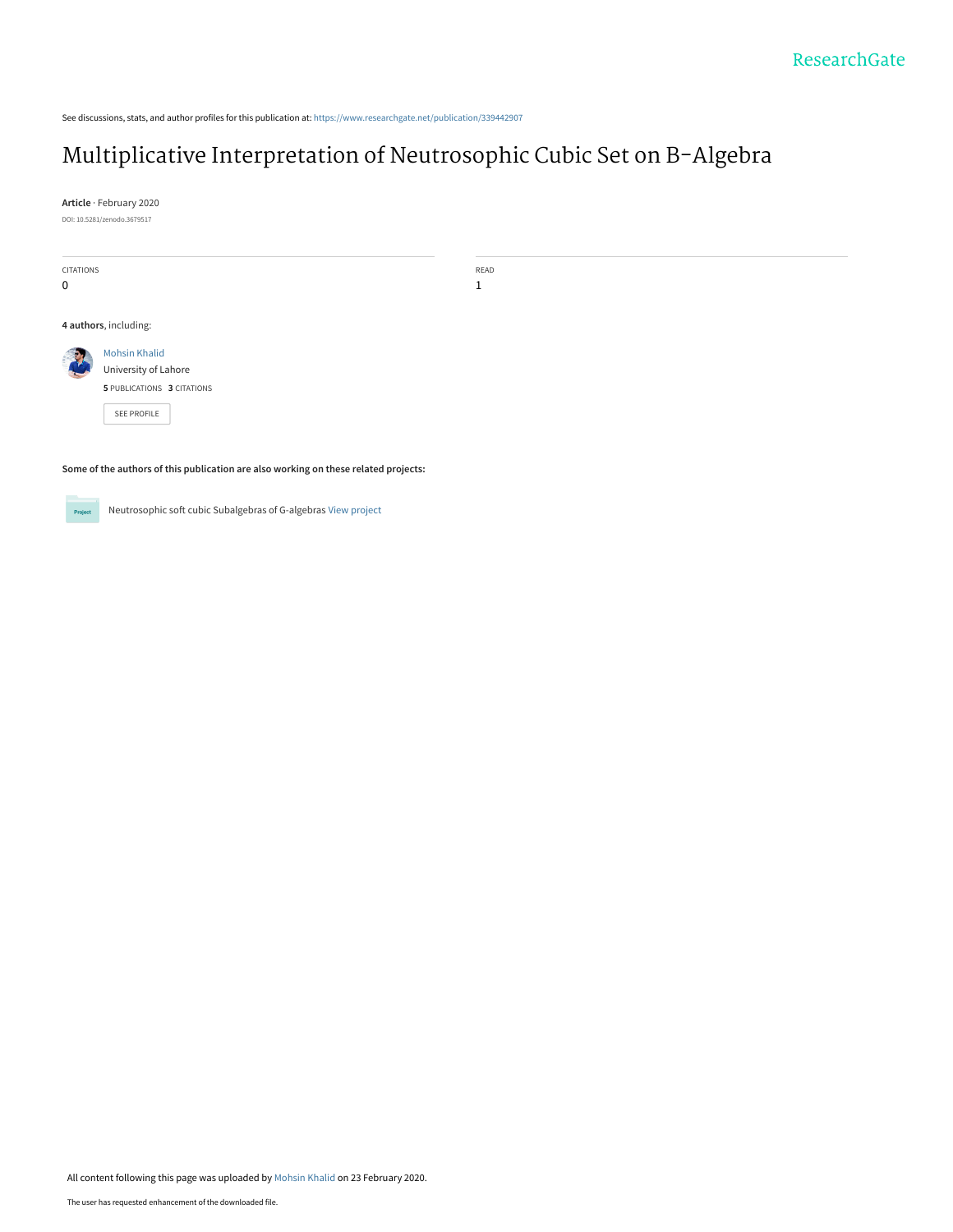

# **Multiplicative Interpretation of Neutrosophic Cubic Set on B-Algebra**

**Mohsin Khalid, Neha Andaleeb Khalid\*, Hasan Khalid\*, Said Broumi\***

Dept. of Mathematics and Statistics, The University of Lahore, Lahore, Pakistan Dept. of Mathematics, Lahore Collage For Women University, Lahore, Pakistan Dep.t of Mathematics,National College of Business Administration Economics, Lahore, 54000, Pakistan Laboratory of Information Processing, Faculty of Science Ben M'Sik, University Hassan II, Casablanca, Morocco mk4605107@gmail.com nehakhalid97@gmail.com hasaikhan31@gmail.com s.broumi@flbenmsik.ma

# **Abstract**

Purpose of this paper is to interpret the multiplication of neutrosophic cubic set. Here we define the notation of ɤmultiplication of neutrosophic cubic set and study it with the help of neutrosophic cubic M-subalgebra, neutrosophic cubic normal ideal and neutrosophic cubic closed normal ideal. We also study ɤ-multiplication under homomorphism and cartesian product through significant characteristics.

**Keywords**: B-algebra, Neutrosophic cubic set, ɤ-Multiplication, Cartesian product, Homomorphism.

# **1.Introduction**

Theory of existing and non-existing value was first introduced by Zadeh [1,2]. Cubic set was defined by Jun et al. [3] in 2012, which was the modern form of interval-valued fuzzy set. Cubic set with the help of subalgebras, ideals and closed ideals of *B*-algebra was studied by Senapati et al. [4]. After the defing of *BCK*-algebra and *BCI*-algebra by Imai et al. [5] and Iseki [6], cubic set through subalgebras and q-ideals in BCK/BCI-algebra was investigated by Jun et al. [7, 8]. Notion of M-subalgebra on G-algebra is introduced and analyzed by Khalid et al. [9]. Intervalvalued fuzzy set on *B*-algebra was studied by Senapati et al. [10,11]. Intuitionistic fuzzy translation and multiplication of G-algebra were deeply studied by by Khalid et al. [19]. Neutrosophic cubic set is the extended form of interval valued intuitionistic fuzzy theory with indeterminacy was introduced by Smarandache [12]. Neutrosophic logics and neutrosophic probability gave the new idea of research were interpret by Smarandache [13]. Neutrosophic cubic was introduced by Jun et al. [14]. Neutrosophic cubic point,  $(α, β)$ -fuzzy ideals and neutrosophic cubic  $(α, β)$ -ideals were analyzed by Gulistan et al. [15]. A new idea of normal ideal and closed normal ideal under neutrosophic cubic set was given and investigated by Khalid et al. [16]. Neutrosophic cubic set was investigated by Jun et al. [17]. PS fuzzy ideals were studied by Priya et al. [18]. Rosenfeld's fuzzy subgroup was studied by Biswas [20]. B-homomorphism was deeply studied by Neggers et al. [21]. Neutrosophic soft cubic subalgebra was extensively studied by Khalid et al. [22]. A B-algebra is an important logical class of algebra was defined by Neggers et al. [23]. T-Neutrosophic Cubic Set was defined and deeply investigated by Khalid et al. [24].

In this paper, we define *x*-multiplication of neutrosophic cubic set and investigate the neutrosophic cubic Msubalgebra, neutrosophic cubic normal ideal (NCNID) and neutrosophic cubic closed normal ideal (NCCNID) under ɤ-multiplication with the help of P-intersection, P-union etc. We also study the cartesian product and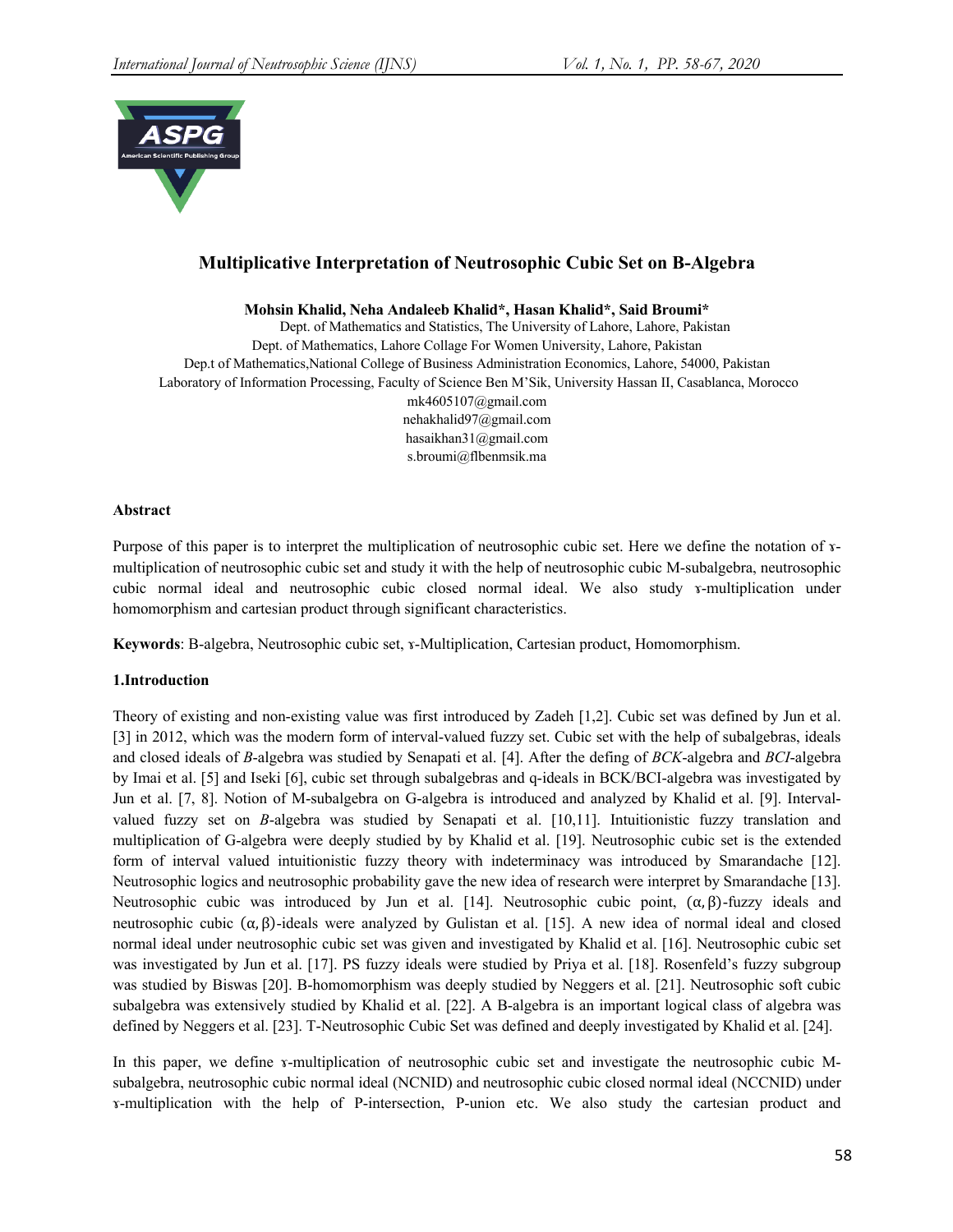homomorphism of ɤ-multiplication of neutrosophic cubic normal ideal (ɤMNCNID) and ɤ-multiplication of neutrosophic cubic closed normal ideal (ɤMNCCNID) with important results.

#### **2. Preliminaries**

Definition 2.1 [19] A nonempty set X with a constant 0 and ∗ is said to be B-algebra if it fulfills these conditions:

$$
l: \mathfrak{t} * \mathfrak{t} = 0,
$$

2:  $\mathfrak{t} * 0 = 0$ , for all  $\mathfrak{t} \in X$ .

3:  $(t * t) * t = t * (t * (0 * t) \forall t, t, t \in X$ .

Definition 2.2 [21] A nonempty subset K of B-algebra X is called a subalgebra of Y if  $\mathfrak{t} * \mathfrak{t} \in K \forall \mathfrak{t}, \mathfrak{t} \in K$ , a mapping  $f: X \to Y$  of B-algebra is called B-homomorphism if  $f(t * t) = f(t) * f(t) \forall t, t \in X$ .

Definition 2.3 [1] Let X be a collection of elements like  $\ddot{t}$ . Then a FS J in X is defined as  $J = \{ \langle \dot{t}, v_{\uparrow}(\dot{t}) \rangle | \dot{t} \in X \}$ , where  $\mu_1(t)$  is called the existenceship value of t in J and  $\nu_1(t) \in [0,1]$ .

For a family  $J_i = \{ \langle t, v_{j_i}(t) \rangle | t \in X \}$  of FSs in X, where  $i \in k$  and k is index set, Then join (V) and meet (∧) are as follows:

$$
\mathop {\text{V}}\limits_{i \in k} J_i = (\mathop {\text{V}}\limits_{i \in k} {\nu _{J_i}})(t) = \sup \{ {\nu _{J_i}}|i \in k\}
$$

and

$$
\underset{i\in k}{\wedge}J_i=(\underset{i\in k}{\wedge}\nu_{J_i})(\mathfrak{x})=\inf\{\nu_{J_i}|i\in k\},
$$

respectively,  $\forall$   $\mathbf{t} \in \mathbf{X}$ .

Definition 2.4 [2] An IVFS B is of the form  $B = \{ \langle \xi, \tilde{v}_B(\xi) \rangle | \xi \in X \}$ , where  $\tilde{v}_B[X \to D[0,1],$  here D[0,1] is the collection of all subintervals of [0,1]. The intervals  $\tilde{v}_B(t) = [v_B(t), v_B^+(t)] \forall t \in X$  denote the degree of existence of t to the set B, also  $\tilde{v}_B^c = [1 - v_B^-(t), 1 - v_B^+(t)]$  shows the complement of  $\tilde{v}_B$ .

For a family  $B_i = \{ \langle t, \tilde{v}_B(t) \rangle | t \in X \}$  of IVFSs in X where k is an index set and  $i \in k$ , the union  $G =$  $\bigcup_{i \in k} \tilde{v}_{B_i}(t)$  and the intersection  $F = \bigcap_{i \in k} \tilde{v}_{B_i}(t)$  are defined below:

$$
G(\mathfrak{x}) = \text{rsup}\{\tilde{v}_{B_i}(\mathfrak{x})\} \in k\}
$$

and

$$
F(t) = \min{\{\tilde{\nu}_{B_i}(t) | i \in k\}},
$$

respectively,  $\forall \xi \in X$ .

Definition 2.5 [20] Consider two elements  $D_1, D_2 \in D[0,1]$ . If  $D_1 = [t_1^-, t_1^+]$  and  $D_2 = [t_2^-, t_2^+]$ , then rmax $(D_1, D_2)$  $[\max(t_1^-, t_2^-), \max(t_1^+, t_2^+)]$  which is denoted by  $D_1 V^r D_2$  and  $\text{rmin}(D_1, D_2) = [\text{min}(t_1^-, t_2^+), \text{min}(t_1^+, t_2^+)]$  which is denoted by  $D_1 \wedge^r D_2$ . Thus, if  $D_i = [t_i^-, t_2^+] \in D[0,1]$  for  $i = 1,2,3,...$ , then we define  $rsup_i(D_i)$  $[sup_i(f_i^-), sup_i(f_i^+)]$ , i.e.,  $V_i^r D_i = [V_i f_i^-, V_i f_i^+]$ . Similarly we define  $rinf_i(D_i) = [inf_i(f_i^-), inf_i(f_i^+)]$ , i.e.,  $\Lambda_i^r D_i =$  $[\Lambda_i \, t_i^-, \Lambda_i \, t_i^+]$ . Now we call  $D_1 \geq D_2 \Leftarrow t_1^- \geq t_2^-$  and  $t_1^+ \geq t_2^+$ . Similarly the relations  $D_1 \leq D_2$  and  $D_1 = D_2$  are defined.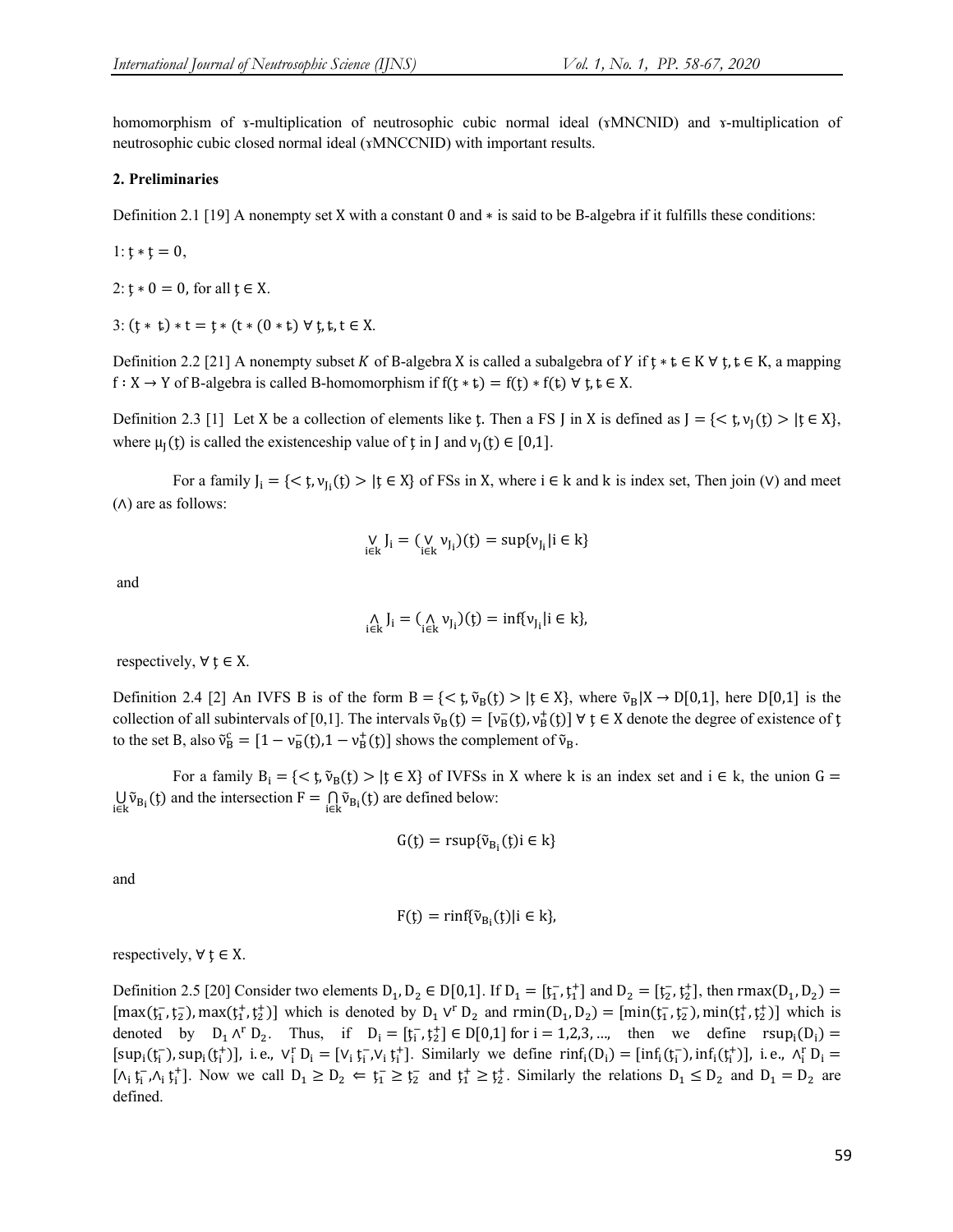Definition 2.6 [19] A fuzzy set  $B = \{ \langle t, v_B(t) \rangle | t \in X \}$  is called a fuzzy subalgebra of X if  $v_B(t * t) \ge$  $\min\{v_B(t), v_B(t)\}$   $\forall$   $t, t \in X$ .

Definition 2.7 [14] Let X be a nonempty set. A NCS is  $P_k = (B, \Lambda)$ , where  $B = \{(t; B_T(t), B_T(t), B_F(t)) | t \in X\}$  is an interval neutrosophic set in X and  $\Lambda = \{(\mathfrak{t}; \lambda_{\mathrm{T}}(\mathfrak{t}), \lambda_{\mathrm{F}}(\mathfrak{t})) | \mathfrak{t} \in X\}$  is a neutrosophic set in X.

Definition 2.8 [3] Let U be a universe and cubic set in U, we mean a structure  $\{\mathfrak{t}, \overline{v}_A(\mathfrak{t}), \lambda_A(\mathfrak{t}) | \mathfrak{t} \in U\}$  in which  $\overline{v}_A$ is an IVF set in U and  $\lambda_A$  is a fuzzy set in U. A cubic set  $A = \{f, \overline{v}_A(f), \lambda_A(f)\}\$   $\in U\}$  is simply denoted by C(U), which is the set of all cubic sets in U.

Definition 2.9 [3] Let  $C = \{ \langle \xi, C(\xi), \lambda(\xi) \rangle \}$  be a cubic set, where  $C(\xi)$  is an IVFS in Y,  $\lambda(\xi)$  is a fuzzy set in Y. Then A is cubic subalgebra under ∗ if it fulfills these axioms:

 $C1: C(t * t) \ge \text{rmin}\{C(t), C(t)\},$ 

C2:  $\lambda(t * t) \leq \max{\lambda(t), \lambda(t)} \forall t, t \in X$ .

Definition 2.10 [18] A fuzzy set B = { $\lt t$ ,  $v_B(t) > |t \in X$ } is called a fuzzy ideal of X if

$$
(i) v_B(0) \ge v_B(t),
$$

(ii)  $v_B(t) \ge \min\{v_B(t * t), v_B(t)\}$   $\forall$   $t, t \in X$ .

Definition 2.11 [14] For any C<sub>i</sub> = (A<sub>1</sub>, F<sub>1</sub>), where  $A_i = \{(t_1; A_{iT}(t), A_{iT}(t)) | t \in Y\}$ ,  $F_i = \{(t_1; F_{iT}(t), F_{iT}(t), F_{iT}(t)) | t \in Y\}$  $F_{iF}(t)$ }| $t \in Y$ } for  $i \in k$ , then

P-union:  $\bigcup_{p} C_i = (\bigcup_{i \in k} A_i, V_{i \in k} F_i)$ ,

P-intersection:  $\bigcap_{i \in k} C_i = (\bigcap_{i \in k} A_i, \bigwedge_{i \in k} F_i),$ 

R-union:  $\bigcup_{\substack{\mathbf{i} \in \mathbf{k} \\ \mathbf{i} \in \mathbf{k}}} C_{\mathbf{i}} = (\bigcup_{\substack{\mathbf{i} \in \mathbf{k} \\ \mathbf{A}_{\mathbf{i}}} \bigwedge_{\substack{\mathbf{i} \in \mathbf{k} \\ \mathbf{i} \in \mathbf{k}}} F_{\mathbf{i}}),$ 

R-intersection:  $\bigcap_{i \in k} C_i = (\bigcap_{i \in k} A_i, V_{i \in k} F_i).$ 

Definition 2.12 [16] A NCS  $R = (R_{T,I,F}, \lambda_{T,I,F})$  of X is called a NCNID of X if it fulfills following axioms:

N3.  $R_{TIF}(0) \geq R_{TIF}(t * \alpha)$  and  $\lambda_{TIF}(0) \leq \lambda_{TIF}(t * \alpha)$ ,

N4. R<sub>TIF</sub>(t ∗ α) ≥ rmin{R<sub>TIF</sub>((t ∗ α) ∗ (t ∗ β)), R<sub>TIF</sub>(t ∗ β)},

N5.  $\lambda_{\text{TIF}}(t * \alpha) \leq \max{\lambda_{\text{TIF}}(t * \alpha) * (t * \beta)}$ ,  $\lambda_{\text{TIF}}(t * \beta)$ ,  $\forall$  t, t X and  $\alpha, \beta \in [0,1]$ .

Let R = { $R_{T,IF}$ ,  $\lambda_{T,IF}$ } be a NCS X then it is called NCCNID of X if it fulfills N4, N5 and N6:  $R_{T,IF}(0 *$  $(t * \alpha) \ge R_{\text{TLF}}(t * \alpha)$  and  $\lambda_{\text{TLF}}(0 * (t * \alpha)) \le \lambda_{\text{TLF}}(t * \alpha)$ ,  $\forall$   $t \in X$  and  $\alpha \in [0,1]$ .

Definition 2.13 [16] Let  $R = (R_{T,I,F}, \lambda_{T,I,F})$  and  $B = (B_{T,I,F}, \nu_{T,I,F})$  are two NCSs of X and Y respectively. The Cartesian product  $R \times B = (X \times Y, R_{T,I,F} \times B_{T,I,F}, \lambda_{T,I,F} \times \nu_{T,I,F})$  is defined by  $(R_{T,I,F} \times B_{T,I,F})(t * \alpha, t * \beta) =$ rmin{R<sub>T,LF</sub>(t \* α), B<sub>T,LF</sub>(t \* β)} and  $(\lambda_{T,LF} \times v_{T,LF})(t * \alpha, t * \beta) = \max{\lambda_{T,LF}(t * \alpha)}$ ,  $v_{T,LF}(t * \beta)$ }, where R<sub>T,LF</sub> ×  $B_{T,I,F}$  |  $X \times Y \to D[0,1]$  and  $\lambda_{T,I,F} \times \nu_{T,I,F}$  |  $X \times Y \to [0,1]$   $\forall$  ( $t, t$ )  $\in X \times Y$  and  $\alpha, \beta \in [0,1]$ .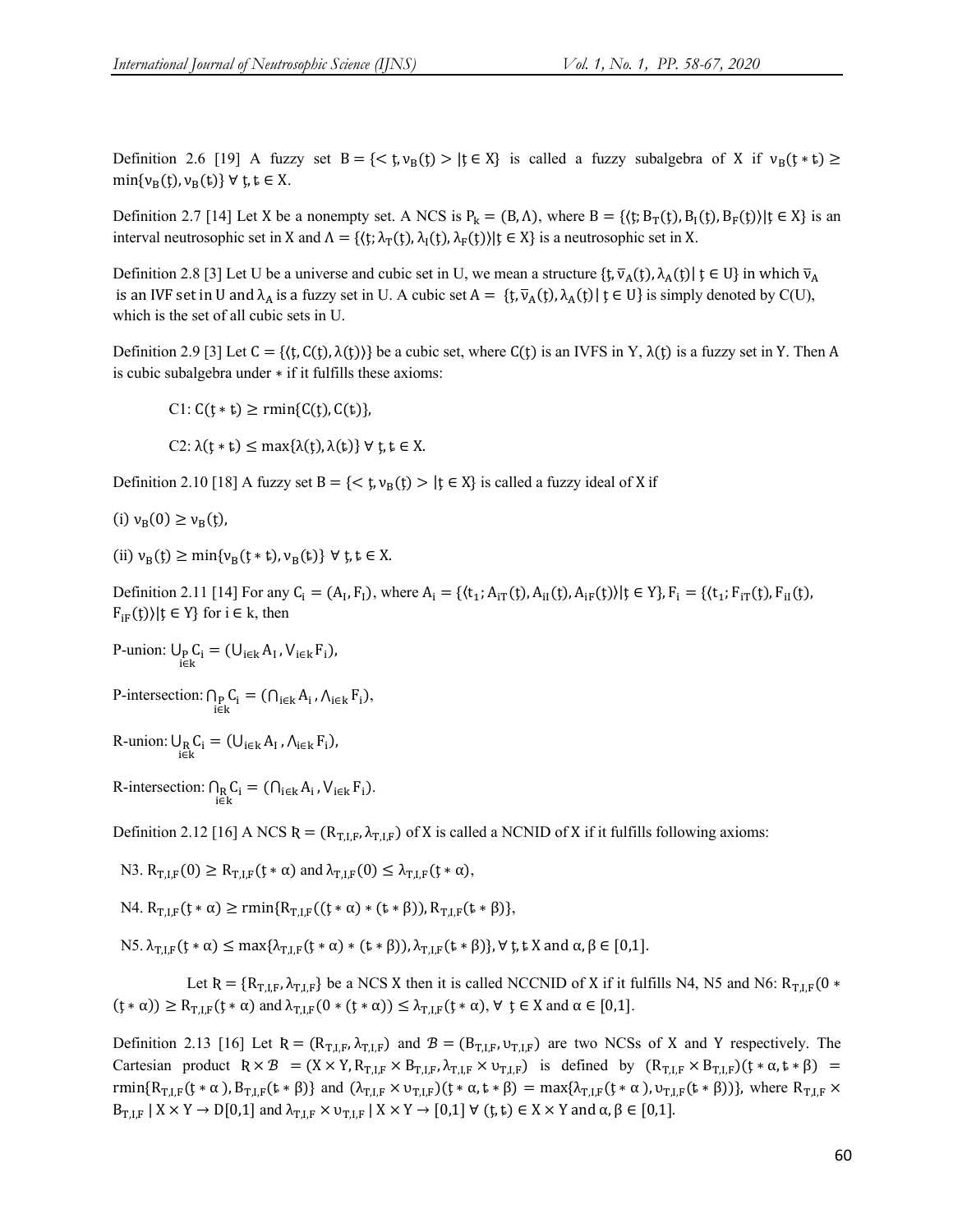Definition 2.14 [16] A neutrosophic cubic subset  $R \times F = (X \times Y, R_{T,I,F} \times F_{T,I,F}, \lambda_{T,I,F} \times \mu_{T,I,F})$  is called a NCNID if satisfies these conditions:

1.  $(R_{T,I,F} \times F_{T,I,F})(0,0) \geq (R_{T,I,F} \times F_{T,I,F})((t*\alpha),(t*\beta))$  and  $(\lambda_{T,I,F} \times \mu_{T,I,F})(0,0) \leq (\lambda_{T,I,F} \times \mu_{T,I,F})((t*\alpha),(t*\beta))$  $(β)$ ) ∀ (t, t) ∈ X × Y and α,  $β$  ∈ [0,1].

2.  $(R_{T,F} \times F_{T,F})(t_1 * \alpha, t_1 * \beta) \ge \text{rmin}\{(R_{T,F} \times F_{T,F})(t_1 * \alpha, t_1 * \beta) * (t_2 * \alpha, t_2 * \beta)\}, (R_{T,F} \times F_{T,F})(t_2 * \beta)$  $\alpha, t_2 * \beta$ ).

 $3.(\lambda_{\text{T,LF}} \times \mu_{\text{T,LF}})(t_1 * \alpha, t_1 * \beta) \leq \max\{(\lambda_{\text{T,LF}} \times \mu_{\text{T,LF}})((t_1 * \alpha, t_1 * \beta)(t_2 * \alpha, t_2 * \beta)), (\lambda_{\text{T,LF}} \times \mu_{\text{T,LF}})(t_2 * \alpha, t_2 * \beta) \}$ β)} and  $R \times F$  is closed normal ideal if it satisfies 2, 3, and 4.  $(R_{T,IF} \times F_{T,IF})((0,0) * (t_1 * \alpha, t_1 * \beta)) \ge$  $(R_{T,I,F}\times F_{T,I,F})(t*\alpha,t*\beta)$  and  $(\lambda_{T,I,F}\times \mu_{T,I,F})((0,0)*(t*\alpha,t*\beta)) \leq (\lambda_{T,I,F}\times \mu_{T,I,F})(t*\alpha,t*\beta)$   $\forall$   $(t_1,t_1)$  and  $(t_2, t_2) \in X \times Y$  and  $\alpha, \beta \in [0,1]$ .

Definition 2.15 [9] Let  $\tilde{\mathcal{F}}_k = (A_{e_i}, A_{e_i})$  be a neutrosophic soft cubic set, where Y is subalgebra. Then  $\tilde{\mathcal{F}}_k$  is NSCMSU under binary operation  $*$  where  $t_1, t_2 \in Y$  and  $\alpha, \beta \in [0,1]$  if it fulfills these conditions:

$$
A_{e_i}^{\varrho}((t_1 * \alpha) * (t_2 * \beta)) \ge \text{rmin}\{A_{e_i}^{\varrho}(t_1 * \alpha), A_{e_i}^{\varrho}(t_2 * \beta)\} \text{ and } \lambda_{e_i}^{\varrho}((t_1 * \alpha) * (t_2 * \beta)) \le \text{max}\{\lambda_{e_i}^{\varrho}(t_1 * \alpha), \lambda_{e_i}^{\varrho}(t_2 * \beta)\}.
$$

#### **3. ɤ-Multiplication of Neutrosophic Cubic Normal Ideal and Closed Normal Ideal**

Definition 3.1. Let  $H = (H_{T,I,F}, \lambda_{T,I,F})$  be a NCS of X and  $\tau \in [0,1]$ . An object of the form  $H_v^M = \binom{M}{\tau} H_{T,I,F}^H$ ,  $\binom{M}{\tau} H_{T,I,F}^H$ ,  $\binom{M}{\tau} H_{T,I,F}^H$ ,  $\binom{M}{\tau} H_{T,I,F}^H$ ,  $\binom{M}{\tau} H_{T,I,F}^H$ ,  $\binom{M}{\tau} H_{T,I,F}^H$ called neutrosophic cubic  $x$  multiplication of  $H(x)$  if it fulfills following axioms:

$$
\begin{array}{lll} {}^M_{{\mathbb T}}H^{\rm H}_T(x)=\gamma.H^{\rm H}_T(x), & \qquad {}^M_{{\mathbb T}}\lambda^{\rm H}_T(x)=\gamma.\lambda^{\rm H}_T(x),\\ {}^M_{{\mathbb T}}H^{\rm H}_I(x)=\gamma.H^{\rm H}_I(x), & \qquad {}^M_{{\mathbb T}}\lambda^{\rm H}_I(x)=\gamma.\lambda^{\rm H}_I(x),\\ {}^M_{{\mathbb T}}H^{\rm H}_F(x)=\gamma.H^{\rm H}_F(x), & \qquad {}^M_{{\mathbb T}}\lambda^{\rm H}_F(x)=\gamma.\lambda^{\rm H}_F(x). \end{array}
$$

For convinience we use  ${}_{\mathbf{x}}^{\mathbf{M}} H_{\mathbf{T},\mathbf{I},\mathbf{F}}^{\mathbf{B}} = \mathbf{x} \cdot H_{\mathbf{T},\mathbf{I},\mathbf{F}}^{\mathbf{B}}(\mathbf{x})$  and  ${}_{\mathbf{x}}^{\mathbf{M}} \lambda_{\mathbf{T},\mathbf{I},\mathbf{F}}^{\mathbf{B}} = \mathbf{x} \cdot \lambda_{\mathbf{T},\mathbf{I},\mathbf{F}}^{\mathbf{B}}(\mathbf{x})$ .

Theorem 3.1 A ɤ-multilplication of NCCNID of B-algebra X is also a ɤ-multilplication of NCMSU of X.

Proof. Suppose  $\mathcal{H} = \{H_{T,I,F}, \lambda_{T,I,F}\}\$ be a NCCNID of X, then for any  $\mathfrak{t} \in X$ , we have  ${}^M_{\mathfrak{t}}H_{T,I,F}(0*(\mathfrak{t}*\alpha)) =$  $\tau.H_{T,I,F}(0*(t*\alpha)) \geq \tau.H_{T,I,F}(t*\alpha)$  and  ${}^M_{\tau} \lambda_{T,I,F}(0*(t*\alpha)) = \tau.\lambda_{T,I,F}(0*(t*\alpha)) \leq \tau.\lambda_{T,I,F}(t*\alpha)$ . Now by N4, N6, and through proposition 3.3 of article M subalgebra, we know that  ${}_{\tau}^{M}H_{T,I,F}((t*\alpha)*(t*\beta)) = \tau.H_{T,I,F}((t*\alpha)*$  $(\iota * \beta)$ )  $\geq \tau$ . rmin{H<sub>T,LF</sub>((( $(\iota * \alpha) * (\iota * \beta)$ ) \* (0 \* ( $(\iota * \beta)$ )), H<sub>T,LF</sub>(0 \* ( $(\iota * \beta)$ )} =  $\tau$ . rmin{H<sub>T,LF</sub>( $\iota * \alpha$ ), H<sub>T,LF</sub>(0 \*  $(\mathbf{t} * \beta))$ }  $\geq \mathbf{\tau}$ . rmin $\{H_{T,I,F}(\mathbf{t} * \alpha), H_{T,I,F}(\mathbf{t} * \beta)\}$  = rmin $\{\mathbf{x}, H_{T,I,F}(\mathbf{t} * \alpha), \mathbf{x}, H_{T,I,F}(\mathbf{t} * \beta)\}$  = rmin $\{\mathbf{x}, H_{T,I,F}(\mathbf{t} * \alpha)\}$  $\alpha$ ),  ${}_{\alpha}^{M}H_{T,I,F}(t*\beta)$  and  ${}_{\alpha}^{M}\lambda_{T,I,F}((t*\alpha)*(t*\beta)) = \alpha.\lambda_{T,I,F}((t*\alpha)*(t*\beta)) \leq \alpha.\max\{\lambda_{T,I,F}(((t*\alpha)*(t*\beta))\}$  $(0 * (t * \beta))$ ,  $\lambda_{T,I,F}(0 * (t * \beta))$ } =  $\tau$ . max{ $\lambda_{T,I,F}(t * \alpha)$ ,  $\lambda_{T,I,F}(0 * (t * \beta))$ } ≤  $\tau$ . max{ $\lambda_{T,I,F}(t * \alpha)$ ,  $\lambda_{T,I,F}(t * \alpha)$ β)}= max{ $\mathbf{x}$ . λ<sub>T,I,F</sub>( $\mathbf{t} * \alpha$ ),  $\mathbf{x}$ . λ<sub>T,I,F</sub>( $\mathbf{t} * \beta$ )} = max{ ${}^M_{\mathbf{x}}\lambda_{\text{T,I,F}}(\mathbf{t} * \alpha)$ ,  ${}^M_{\mathbf{x}}\lambda_{\text{T,I,F}}(\mathbf{t} * \beta)$ }. Hence,  $\mathbf{x}$ MNCCNID is  $\mathbf{x}$ MNCMSU of X.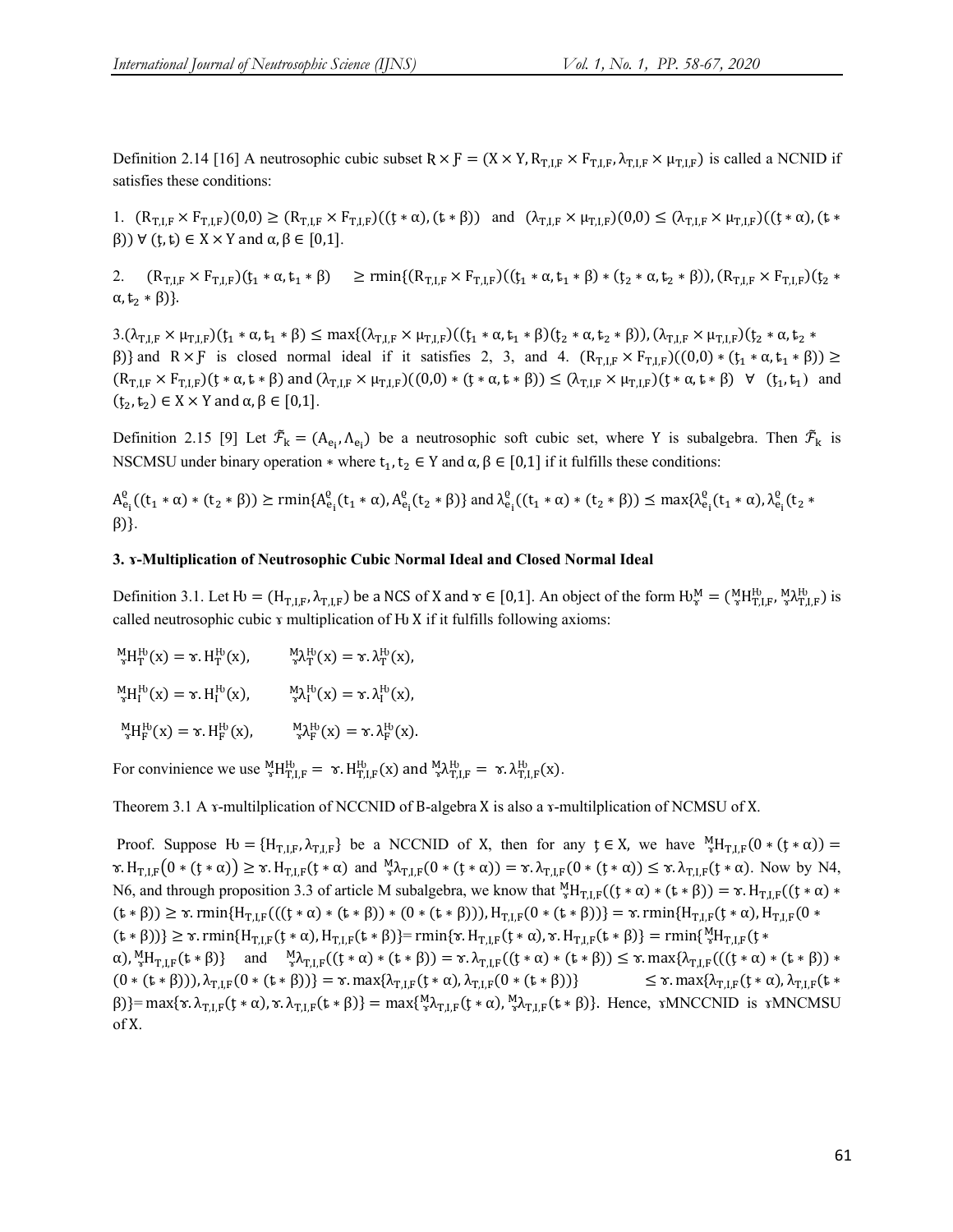Proposition 3.1 Every *x*-multiplication of NCCNID is a *x*-multiplication NCNID but the converse is not true in general.

Theorem 3.2 The R-intersection of any set of **xMNCNIDs** of X is also a **xMNCNID** of X.

Proof. Let  $H_1 = \{H_{T,I,F}^i, \lambda_{T,I,F}^i\}$ , where  $i \in k$ , be a  $xMNCNID$  of X and  $t, t \in X$ . Then

$$
(\bigcap \, \, {}^M_{\mathcal{F}} H^i_{T,I,F})(0) = \min f \, {}^M_{\mathcal{F}} H^i_{T,I,F}(0) = \min f \, H^i_{T,I,F}(0). \mathcal{\tau}
$$
\n
$$
\geq \min f H^i_{T,I,F}(t * \alpha). \mathcal{\tau} = \min f \, {}^M_{\mathcal{F}} H^i_{T,I,F}(t * \alpha)
$$
\n
$$
= (\bigcap \, {}^M_{\mathcal{F}} H^i_{T,I,F})(t * \alpha)
$$
\n
$$
\Rightarrow (\bigcap \, {}^M_{\mathcal{F}} H^i_{T,I,F})(0) \geq (\bigcap \, {}^M_{\mathcal{F}} H^i_{T,I,F})(t * \alpha)
$$

and

$$
(\bigvee_{\mathcal{F}}^{M}\lambda_{T,I,F}^{i})(0) = \sup_{\mathcal{F}}^{M}\lambda_{T,I,F}^{i}(0) = \sup_{\lambda_{T,I,F}^{i}}(0) \cdot \mathcal{F}
$$
  
\n
$$
\leq \sup_{\lambda_{T,I,F}^{i}}(f * \alpha) \cdot \mathcal{F} = \sup_{\mathcal{F}}^{M}\lambda_{T,I,F}^{i}(f * \alpha)
$$
  
\n
$$
= (\bigvee_{\mathcal{F}}^{M}\lambda_{T,I,F}^{i})(f * \alpha)
$$
  
\n
$$
\Rightarrow (\bigvee_{\mathcal{F}}^{M}\lambda_{T,I,F}^{i})(0) \leq (\bigvee_{\mathcal{F}}^{M}\lambda_{T,I,F}^{i})(f * \alpha),
$$

now

$$
(\bigcap \, {}^{M}_{3}H^{i}_{T,I,F})(t*\alpha) = \min {}^{M}_{3}H^{i}_{T,I,F}(t*\alpha) = \min {}^{H}_{T,I,F}(t*\alpha) . \times
$$
\n
$$
\geq \min \{ \min \{ H^{i}_{T,I,F}((t*\alpha)*(t*\beta)), H^{i}_{T,I,F}(t*\beta) \} . \times
$$
\n
$$
= \min \{ \min \{ H^{i}_{T,I,F}((t*\alpha)*(t*\beta)) . \times, \min \{ H^{i}_{T,I,F}(t*\beta) . \times \} \}
$$
\n
$$
= \min \{ \min \{ \min {}^{M}_{3}H^{i}_{T,I,F}((t*\alpha)*(t*\beta)), \min {}^{M}_{3}H^{i}_{T,I,F}(t*\beta) \}
$$
\n
$$
= \min \{ (\bigcap \, {}^{M}_{3}H^{i}_{T,I,F})((t*\alpha)*(t*\beta)), (\bigcap \, {}^{M}_{3}H^{i}_{T,I,F})((t*\beta)) \} \Rightarrow (\bigcap \, {}^{M}_{3}H^{i}_{T,I,F})(t*\alpha) \ge
$$
\n
$$
\min \{ (\bigcap \, {}^{M}_{3}H^{i}_{T,I,F})((t*\alpha)*(t*\beta)), (\bigcap \, {}^{M}_{3}H^{i}_{T,I,F})(t*\beta) \}
$$

and

$$
(\bigvee_{\nu}^{M} \lambda_{T,I,F}^{i})(t * \alpha) = \sup_{\nu}^{M} \lambda_{T,I,F}^{i}(t * \alpha) = \sup_{\nu} \lambda_{T,I,F}^{i}((t * \alpha) \cdot \alpha)
$$
  
\n
$$
\leq \sup\{\max\{\lambda_{T,I,F}^{i}((t * \alpha) * (t * \beta)), \lambda_{T,I,F}^{i}(t * \beta)\}\}\cdot \alpha
$$
  
\n
$$
= \max\{\sup_{\nu} \lambda_{T,I,F}^{i}((t * \alpha) * (t * \beta)). \alpha, \sup_{\nu} \lambda_{T,I,F}^{i}(t * \beta).\alpha\}
$$
  
\n
$$
= \max\{\sup_{\nu} \lambda_{T,I,F}^{M}((t * \alpha) * (t * \beta)), \sup_{\nu} \lambda_{T,I,F}^{M}((t * \beta))\}
$$
  
\n
$$
= \max\{(\bigvee_{\nu}^{M} \lambda_{T,I,F}^{i})(t * \alpha) * (t * \beta)), (\bigvee_{\nu}^{M} \lambda_{T,I,F}^{i})(t * \beta)\}
$$
  
\n
$$
\Rightarrow (\bigvee_{\nu}^{M} \lambda_{T,I,F}^{i})(t * \alpha) \leq \max\{(\bigvee_{\nu}^{M} \lambda_{T,I,F}^{i})(t * \alpha) * (t * \beta)), (\bigvee_{\nu}^{M} \lambda_{T,I,F}^{i})(t * \beta)\},
$$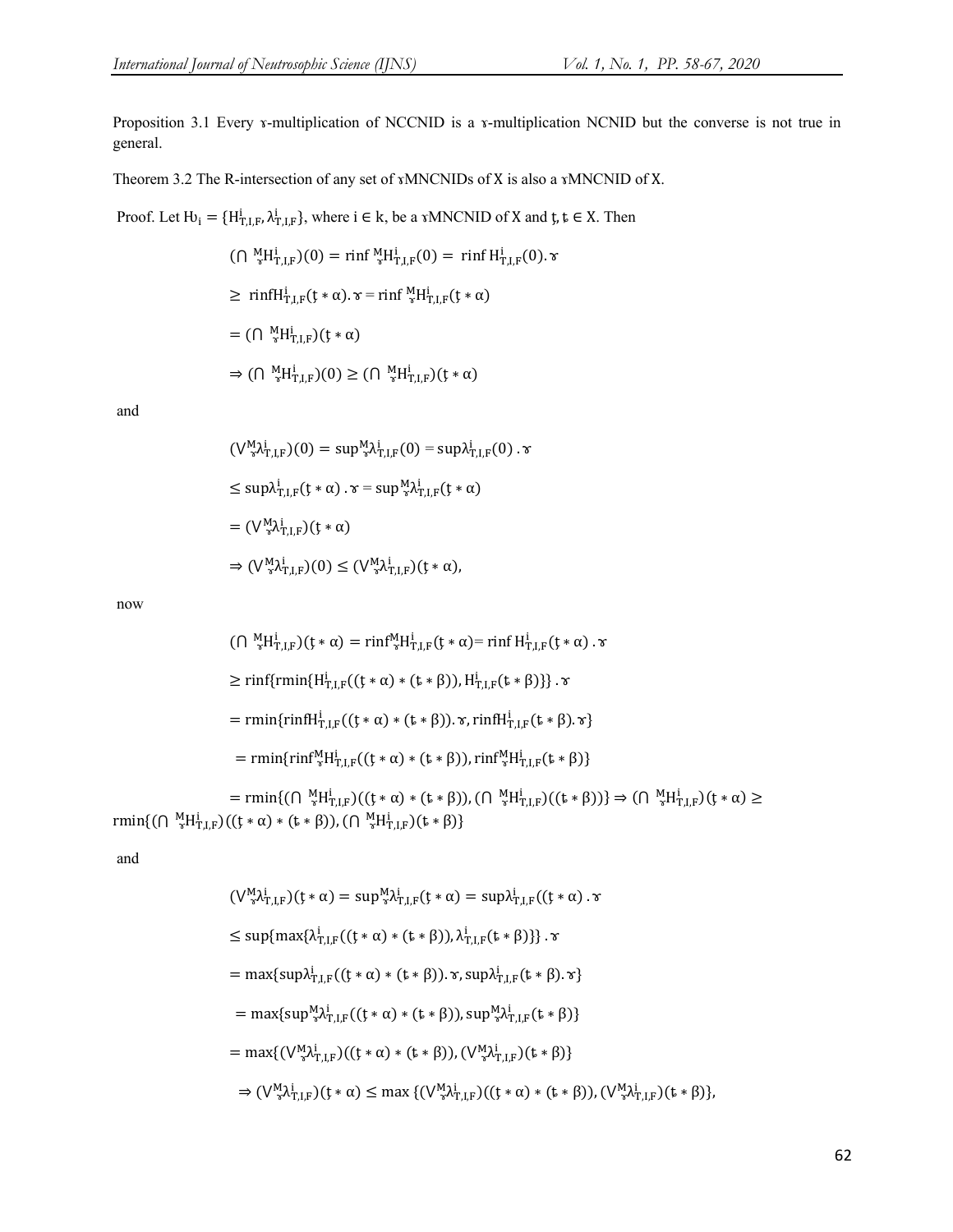which show that R-intersection is a γMNCNID of X.

Theorem 3.3. The R-intersection of any set of  $x$ MNCCNIDs of  $X$  is also a  $x$ -multiplication of NCCNID of  $X$ .

Proof**.** We can prove this theorem as Theorem 3.2.

Theorem 3.4. Let  $\mathcal{H} = \{H_{T,I,F}, \lambda_{T,I,F}\}$  be a NCS of X. Then  $\mathcal{M}NCNID$  of  $\mathcal{H}$  is a NCNID of X iff  ${}^M_{\mathcal{H}}H_{T,I,F}^{\mathcal{H}}, {}^M_{\mathcal{H}^T,I,F}$  and  ${}_{\mathcal{D}}^{\mathsf{M}}\lambda_{\mathsf{T},\mathsf{I},\mathsf{F}}$  are fuzzy ideals of X.

Proof. Suppose that  $\mathfrak{t}, \mathfrak{t} \in X$ . Since  ${}^M_{\mathfrak{t}} H_{\mathfrak{t},I,F}^-(0) = H_{\mathfrak{t},I,F}^-(0)$ .  $\mathfrak{t} \geq H_{\mathfrak{t},I,F}^-(\mathfrak{t} \ast \alpha)$ .  $\mathfrak{t} = {}^M_{\mathfrak{t}} H_{\mathfrak{t},I,F}^-(\mathfrak{t} \ast \alpha)$ ,  ${}^M_{\mathfrak{t}} H_{\mathfrak{t},I,F}^+(0) =$  $H^+_{T,LF}(0)$ .  $\gamma \ge H^+_{T,LF}(t * \alpha)$ .  $\gamma = {}^M_HH^-_{T,LF}(t * \alpha)$ , therefore,  $H_{T,LF}(0) \ge H_{T,LF}(t * \alpha)$ , also  ${}^M_A\lambda_{T,LF}(0) = \lambda_{T,LF}(0)$ .  $\gamma \le H^-_{T,LF}(t * \alpha)$  $\lambda_{T,I,F}(t*\alpha)$ .  $\tau = M_{\tau,I,F}(t*\alpha)$ . Suppose that  $M_{T,I,F}^M M_{T,I,F}^+$  and  $M_{\tau,I,F}^M$  are  $\tau$ -multiplication of fuzzy ideals of X. Then  ${}^M_{\tau}H_{T,I,F}(t*\alpha) = H_{T,I,F}(t*\alpha) \cdot \tau = \{H_{T,I,F}^-(t*\alpha), H_{T,I,F}^+(t*\alpha)\} \cdot \tau \geq \text{[min }\{H_{T,I,F}^-(t*\alpha)* (t*\beta)), H_{T,I,F}^-(t*\alpha)\}$ β))}, min {H<sup>+</sup><sub>T.LF</sub>((t \* α) \* (t \* β)), H<sup>+</sup><sub>T.LF</sub>(t \* β)}.  $\tau$  = rmin{[H<sub>T,LF</sub>((t \* α) \* (t \* β)), H<sup>+</sup><sub>T,LF</sub>((t \* α) \* (t \* β)],  $[H_{T,IF}^-( (t * β)), H_{T,IF}^+(t * β)]$ .  $\gamma$  =rmin{H<sub>T,IF</sub>((t \* α) \* (t \* β)), H<sub>T,IF</sub>(t \* β)}.  $\gamma$  = rmin{H<sub>T,IF</sub>((t \* α) \*  $(t * \beta)$ ).  $\tau$ ,  $H_{T,I,F}(t * \beta)$ .  $\tau$ } = rmin{ ${}^{M}_{\tau}H_{T,I,F}((t * \alpha) * (t * \beta))$ ,  ${}^{M}_{\tau}H_{T,I,F}(t * \beta)$ } and  ${}^{M}_{\tau}A_{T,I,F}(t * \alpha) \leq \max\{{}^{M}_{\tau}A_{T,I,F}((t * \beta) * (t * \beta))\}$  $\alpha$ ) \* ( $\mathbf{t} * \beta$ )),  ${}_{\alpha}^{M} \lambda_{T,I,F}(\mathbf{t} * \beta)$ . Therefore  $\alpha$ MNCNID of H is a NCNID of X.

Conversely, assume that  $xMNCNID H$  is a NCNID of X. For any  $t, t \in X$ , we have  $\{ {}^{M}_{x}H^{-}_{T,I,F}(t * \alpha)$ ,  ${}^{M}_{x}H^{+}_{T,I,F}(t * \alpha) \}$  =  ${H_{T,I,F}^{-} (t * \alpha)} \cdot \tau, H_{T,I,F}^{+} (t * \alpha) \cdot \tau} = {H_{T,I,F}^{-} (t * \alpha)}, H_{T,I,F}^{+} (t * \alpha)} \cdot \tau = H_{T,I,F}^{-} (t * \alpha) \cdot \tau = {^M_H}_{T,I,F} (t * \alpha) = \text{rmin}$  ${\mathbb{R}}_{\pi}^{M}H_{T,I,F}((t*\alpha)*(t*\beta)), {\mathbb{R}}_{T,I,F}(t*\beta)$  =  $\text{ rmin}({\mathbb{M}}_{\pi}^{M}H_{T,I,F}^{-}((t*\alpha)*(t*\beta)), {\mathbb{M}}_{T,I,F}^{M}((t*\alpha)*(t*\beta))$ ,  ${\mathbb{M}}_{T,I,F}(t*\alpha)$  $\{\beta\}_{\gamma}^{M}H^{+}_{T,I,F}(t*\beta)]\} = [\min\{H^{-}_{T,I,F}((t*\alpha)*(t*\beta)). \tau, H^{-}_{T,I,F}(t*\beta).\tau\}, \min\{H^{+}_{T,I,F}((t*\alpha)*(t*\beta)). \tau, H^{+}_{T,I,F}(t*\beta))\}]$  $\beta$ ).  $\tau$ } = [min{ ${}_{\tau}^{M}H_{T,I,F}^{-}((t*\alpha)*(t*\beta))$ ,  ${}_{\tau}^{M}H_{T,I,F}^{-}((t*\alpha)*(t*\beta))$ ,  ${}_{\tau}^{M}H_{T,I,F}^{+}((t*\beta))$ ,  ${}_{\tau}^{M}H_{T,I,F}^{+}(t*\beta)$ ]. Thus,  ${}_{\mathrm{x}}^{\mathrm{M}}$ H<sub>TLF</sub>(t \*  $\alpha$ )  $\geq$  $\overline{T}_{T,LF}(t*\alpha) \geq \min\{ {}^{M}_{\tau}H^{-}_{T,LF}((t*\alpha)*(t*\beta)), {}^{M}_{\tau}H^{-}_{T,LF}(t*\beta) \} , {}^{M}_{\tau}H^{+}_{T,LF}(t*\alpha) \geq \min\{ {}^{M}_{\tau}H^{+}_{T,LF}(t*\alpha)\} ,$  $\min\{\frac{M_{\rm H}}{r_{\rm T}}\}_{\rm F}^+ ((t*\alpha)* (t*\alpha))$  $(\beta)$ ,  ${}_{\gamma}^{M}H^{+}_{T,I,F}(t*\beta)$  and  ${}_{\gamma}^{M}\lambda_{T,I,F}(t*\alpha) \leq \max\{{}_{\gamma}^{M}\lambda_{T,I,F}((t*\alpha)*(t*\beta))$ ,  ${}_{\gamma}^{M}\lambda_{T,I,F}(t*\beta)$ . Hence,  ${}_{\gamma}^{M}H^{-}_{T,I,F}$ ,  ${}_{\gamma}^{M}H^{+}_{T,I,F}$  and  ${}_{\mathcal{D}}^{\mathsf{M}}\lambda_{\mathsf{T},\mathsf{I},\mathsf{F}}$  are fuzzy ideals of X.

Theorem 3.5. For a NCNID  $H = {H_{T,I,F}, \lambda_{T,I,F}}$  of X, the following statements are valid:

1. If  $(t * \alpha) * (t * \beta) \leq z * \gamma$ , then  ${}^M_H_{T,I,F}(t * \alpha) \geq \text{rmin} \{ {}^M_H_{T,I,F}(t * \beta)$ ,  ${}^M_H_{T,I,F}(z * \gamma) \}$  and  ${}^M_A_{T,I,F}(t * \alpha) \leq$  $\max\{\frac{M}{r}\lambda_{T,I,F}(t*\beta),\frac{M}{r}\lambda_{T,I,F}(z*\gamma)\},\$ 

2. If  $(t * \alpha) \leq (t * \beta)$ , then  ${}^M_{\alpha}H_{T,LF}(t * \alpha) \geq {}^M_{\alpha}H_{T,LF}(t * \beta)$  and  ${}^M_{\alpha}A_{T,LF}(t * \alpha) \leq {}^M_{\alpha}A_{T,LF}(t * \beta)$   $\forall$  t, t, z  $\in$ X and  $\alpha$ ,  $\beta$ ,  $\gamma \in [0,1]$ .

Proof. 1. Assume that  $t, t, z \in X$  such that  $(t * \alpha) * (t * \beta) \leq (z * \gamma)$ . Then  $((t * \alpha) * (t * \beta)) * (z * \gamma) = 0$  and thus  ${}^M_{\tau}H_{T,I,F}(t*\alpha) = H_{T,I,F}(t*\alpha) \cdot \tau \geq \min\{H_{T,I,F}((t*\alpha)*(t*\beta)),H_{T,I,F}(t*\beta)\} \cdot \tau \geq \min\{\min\{H_{T,I,F}(((t*\alpha)*\beta)),H_{T,I,F}((t*\beta))\} \cdot \tau \geq \tau\}$  $(t * \beta) * (z * \gamma)$ ,  $H_{T,I,F}(z * \gamma)$ ,  $H_{T,I,F}(t * \beta)$ .  $\tau = \text{rmin} \quad \{ \text{rmin} \{ H_{T,I,F}(0), H_{T,I,F}(z * \gamma) \}$ ,  $H_{T,I,F}(t * \beta)$ .  $\tau =$  $\text{rmin}\{H_{T,I,F}(t*\beta), \gamma, H_{T,I,F}(z*\gamma), \gamma\} = \text{rmin}\{\gamma_{T,I,F}(t*\beta), \gamma_{T,I,F}(z*\gamma)\}$  and  $\gamma_{T,I,F}(t*\alpha) = \lambda_{T,I,F}(t*\alpha)$ .  $\gamma \leq$  $\max\{\lambda_{T,LF}((t*\alpha)*(t*\beta)),\lambda_{T,LF}(t*\beta)\}\cdot \alpha \leq \max\{\max\{\lambda_{T,LF}(((t*\alpha)*(t*\beta))*(z*\gamma)),\lambda_{T,LF}(z*\gamma)\},\lambda_{T,LF}(t*\beta))\}$ β)}.  $\tau = \max\{\max\{\lambda_{T,I,F}(0), \lambda_{T,I,F}(z*\gamma)\}, \lambda_{T,I,F}(t*\beta)\}.$   $\tau = \max\{\lambda_{T,I,F}(t*\beta).$   $\tau, \lambda_{T,I,F}(z*\gamma).$   $\tau\} = \max\{\frac{M}{r}\lambda_{T,I,F}(t*\beta).$ β),  ${}_{\gamma}^{M} \lambda_{T,I,F}(z*\gamma)$ .

2. Again, take  $t, t \in X$  and  $\alpha, \beta \in [0,1]$ , such that  $(t * \alpha) \le (t * \beta)$ . Then  $(t * \alpha) * (t * \beta) = 0$  and thus  ${}^M_xH_{T,I,F}(t * \beta)$  $\alpha) = H_{T,l,F}(\mathfrak{t} * \alpha) \cdot \mathfrak{r} \geq r \min\{H_{T,l,F}(\mathfrak{t} * \alpha) * (\mathfrak{t} * \beta)), H_{T,l,F}(\mathfrak{t} * \beta)\} \cdot \mathfrak{r} = r \min\{H_{T,l,F}(0), H_{T,l,F}(\mathfrak{t} * \beta)\} \cdot \mathfrak{r} =$  $H_{T,I,F}(\mathbf{t} * \beta)$ .  $\mathbf{x} = \mathcal{H}_{T,I,F}(\mathbf{t} * \beta)$ , so  ${}_{\mathbf{x}}^M H_{T,I,F}(\mathbf{t} * \alpha) \ge {}_{\mathbf{x}}^M H_{T,I,F}(\mathbf{t} * \beta)$  and  ${}_{\mathbf{x}}^M \lambda_{T,I,F}(\mathbf{t} * \alpha) = \lambda_{T,I,F}(\mathbf{t} * \alpha)$ .  $\mathbf{x} \leq$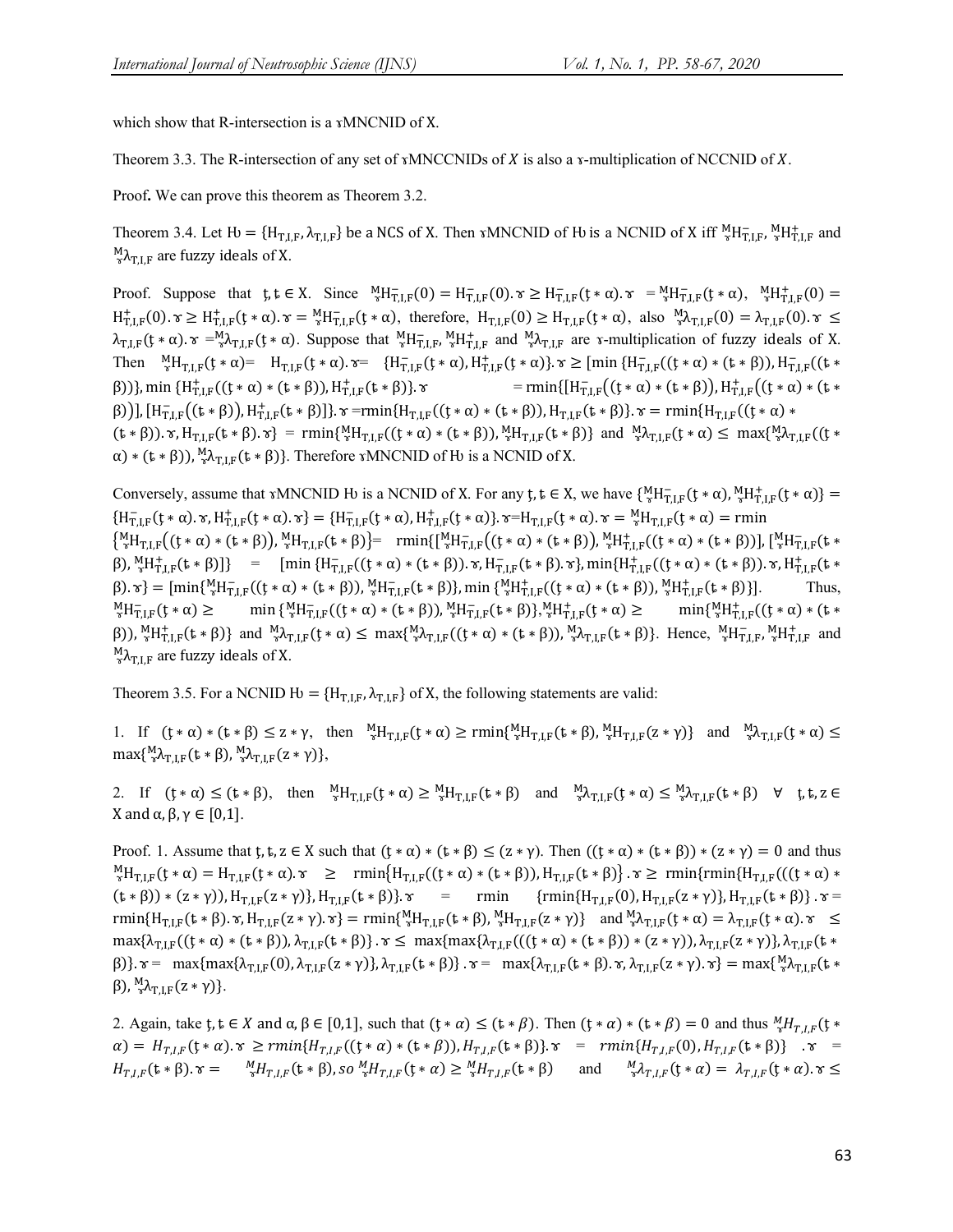$max{\{\lambda_{T,l,F}((t*\alpha)*(t*\beta)),\lambda_{T,l,F}(t*\beta)\}}$ .  $\alpha = max{\{\lambda_{T,l,F}(0),\lambda_{T,l,F}(t*\beta)\}}$ .  $\alpha = \lambda_{T,l,F}(t*\beta)$ .  $\alpha = \lambda_{T,l,F}(t*\beta)$ .  $\alpha = \lambda_{T,l,F}(t*\beta)$ β), so  ${}^M_{\gamma}\lambda_{T,I,F}(\mathfrak{t}*\alpha) \leq {}^M_{\gamma}\lambda_{T,I,F}(\mathfrak{t}*\beta)$ .

Theorem 3.6. Let  ${}^M_{\tilde{x}}$ Hv of Hv = { $H_{T,I,F}$ ,  $\lambda_{T,I,F}$ } is a NCNID of X.  $\forall$  t,  $t \in X$  and  $\alpha, \beta \in [0,1]$ , then Hv is a NCMSU of  $X_{\cdot}$ 

Proof. Assume that  ${}^M_{\gamma}H^{\gamma}$  is a NCNID of X,  $\forall$  t,  $t \in X$  and  $\alpha, \beta \in [0,1]$ . Then  $\gamma$ .  $H_{T,I,F}((t * \alpha) * (t * \beta)) =$  ${}^M_{\tau}H_{T,I,F}((\xi*\alpha)*(t*\beta)) \geq rmin\{{}^M_{\tau}H_{T,I,F}((t*\beta)*((t*\alpha)*(t*\beta))), {}^M_{\tau}H_{T,I,F}(t*\beta)\}$  =  $rmin\{\frac{M}{8}H_{T,I,F}(0),\frac{M}{8}H_{T,I,F}(t*\beta)\}\geq rmin\{\frac{M}{8}H_{T,I,F}(t*\alpha),\frac{M}{8}H_{T,I,F}(t*\beta)\}=rmin\{H_{T,I,F}(t*\alpha),\kappa,H_{T,I,F}(t*\alpha)\}$  $\beta$ ).  $\mathbf{x}$ }=  $rmin\{H_{T,I,F}(\mathbf{t} * \alpha), H_{T,I,F}(\mathbf{t} * \beta)\}\$ .  $\mathbf{x} \Rightarrow H_{T,I,F}((\mathbf{t} * \alpha) * (\mathbf{t} * \beta)) \geq rmin\{H_{T,I,F}(\mathbf{t} * \alpha), H_{T,I,F}(\mathbf{t} * \beta)\}\$  $\{\beta\}$  and  $\mathbf{x}. \lambda_{T,I,F}((\mathbf{y} * \alpha) * (\mathbf{z} * \beta)) = \frac{M}{\mathbf{x}} \lambda_{T,I,F}((\mathbf{y} * \alpha) * (\mathbf{z} * \beta)) \leq \max\{\frac{M}{\mathbf{x}} \lambda_{T,I,F}((\mathbf{z} * \beta) * ((\mathbf{z} * \alpha) * (\mathbf{z} * \beta))\}$  $(\beta)$ )),  ${}^M_{\gamma} \lambda_{T,I,F}(\mathbf{t} * \beta)$  =  $max\{{}^M_{\gamma} \lambda_{T,I,F}(\mathbf{0}), {}^M_{\gamma} \lambda_{T,I,F}(\mathbf{t} * \beta)\}$  =  $max\{\lambda_{T,I,F}(\mathbf{t} * \beta)\}$  =  $max\{\lambda_{T,I,F}(\mathbf{t} * \beta)\}$  =  $max\{\lambda_{T,I,F}(\mathbf{t} * \beta)\}$  =  $max\{\lambda_{T,I,F}(\mathbf{t} * \beta)\}$  =  $max\{\lambda_{T,I,F}(\mathbf{t} * \beta)\}$  =  $max\{\lambda$  $\alpha)$ .  $\alpha$ ,  $\lambda_{T,I,F}(\mathbf{t} * \beta)$ .  $\alpha$ } =  $max\{\lambda_{T,I,F}(\mathbf{t} * \alpha), \lambda_{T,I,F}(\mathbf{t} * \beta)\}\$ .  $\alpha \Rightarrow \lambda_{T,I,F}((\mathbf{t} * \alpha) * (\mathbf{t} * \beta)) \leq max\{\lambda_{T,I,F}(\mathbf{t} * \beta)\}\$  $\alpha$ ),  $\lambda_{T,I,F}$  (( $\mathbf{t} * \beta$ ))}. Hence,  $\mathbf{H} \{ H_{T,I,F}, \lambda_{T,I,F} \}$  is a NCMSU of X.

#### **4. ɤ-MULTIPLICATION UNDER HOMOMORPHISM**

Theorem 4.1. Suppose that  $\Gamma | X \to Y$  is a homomorphic mapping of PS-algebra. If  ${}^M_{\gamma}$ Hv of Hv =  $(H_{T,I,F}, \lambda_{T,I,F})$  is a NCNID of Y, then pre-image  $\Gamma^{-1}({}^M_{\gamma}H_{U}) = (\Gamma^{-1}({}^M_{\gamma}H_{T,I,F}), \Gamma^{-1}({}^M_{\gamma}A_{T,I,F}))$  of  ${}^M_{\gamma}H_{U}$  under  $\Gamma$  of X is a NCNID of X.

Proof. For all  $\mathfrak{t} \in X$  and  $\alpha \in [0,1], \Gamma^{-1}(\frac{M}{\alpha}H_{T,I,F})(\mathfrak{t} * \alpha) = \frac{M}{\alpha}H_{T,I,F}(\Gamma(\mathfrak{t} * \alpha)) = H_{T,I,F}(\Gamma(\mathfrak{t} * \alpha))$ .  $\gamma \leq H_{T,I,F}(\Gamma(0))$ .  $\gamma$  $=\frac{M}{s}H_{T,I,F}(\Gamma(0)) = \Gamma^{-1}(\frac{M}{s}H_{T,I,F})(0)$  and  $\Gamma^{-1}(\frac{M}{s}\lambda_{T,I,F})(t * \alpha) = \frac{M}{s}\lambda_{T,I,F}(\Gamma(t * \alpha)) = \lambda_{T,I,F}(\Gamma(t * \alpha)).$   $\alpha \geq$  $\lambda_{T,I,F}(\Gamma(0))$ .  $\tau = {}_{\tau}^M \lambda_{T,I,F}(\Gamma(0)) = \Gamma^{-1}({}_{\tau}^M \lambda_{T,I,F})(0).$ 

Let  $\phi, \phi \in X$ ,  $\Gamma^{-1}(\frac{M}{s}H_{T,I,F})(\phi \ast \alpha) = {}_{s}^{M}H_{T,I,F}(\Gamma(\phi \ast \alpha)) = H_{T,I,F}(\Gamma(\phi \ast \alpha))$ .  $\gamma \geq rmin\{H_{T,I,F}(\Gamma(\phi \ast \alpha)) \ast \Gamma(\phi \ast \alpha)\}$  $(\beta)$ ),  $H_{T,LF}(\Gamma(\mathbf{t} * \beta))$ .  $\mathbf{v} = rmin\{H_{T,LF}(\Gamma((\mathbf{t} * \alpha) * (\mathbf{t} * \beta)))\}$ .  $\mathbf{v} = rmin\{\Gamma^{-1}(H_{T,LF}((\mathbf{t} * \alpha) * \mathbf{t} * \beta))\}$ .  $(\mathbf{t} * \beta)$ .  $\mathbf{\hat{v}}$ ,  $\Gamma^{-1}(H_{T,I,F}(\mathbf{t} * \beta). \mathbf{\hat{v}})$  =  $rmin\{\Gamma^{-1}(\mathbf{M}_{\mathbf{x}}H_{T,I,F}((\mathbf{t} * \alpha) * (\mathbf{t} * \beta))), \Gamma^{-1}(\mathbf{M}_{\mathbf{x}}H_{T,I,F}(\mathbf{t} * \beta))\}$  and S\î ɤ ° ¢,£,§ï(ţ ∗ ) = ɤ ° ¢,£,§((ţ ∗ )) = ¢,£,§((ţ ∗ )). ɤ ≤ {¢,£,§((ţ ∗ ) ∗ (ȶ ∗ )), ¢,£,§((ȶ ∗  $(\beta)$ )}.  $\mathbf{r} = max\{\lambda_{T,LF}(\Gamma((\mathbf{t} * \alpha) * (\mathbf{t} * \beta)))\}, \lambda_{T,LF}(\Gamma(\mathbf{t} * \beta))\}.$   $\mathbf{r} = max\{\Gamma^{-1}(\lambda_{T,LF}((\mathbf{t} * \alpha) * (\mathbf{t} * \beta)))\},\$  $(\beta)$ ).  $\mathbf{\hat{r}}$ ),  $\Gamma^{-1}(\lambda_{T,I,F}(\mathbf{t} * \beta), \mathbf{\hat{r}})$  =  $max\{ \Gamma^{-1}(\mathbf{M} \lambda_{T,I,F}((\mathbf{t} * \alpha) * (\mathbf{t} * \beta)), \Gamma^{-1}(\mathbf{M} \lambda_{T,I,F}(\mathbf{t} * \beta))\}.$  Hence,  $\Gamma^{-1}(\mathbf{M} \mathbf{H})$  =  $(\Gamma^{-1}(\,^M_{\tilde{X}}H_{T,I,F}), \Gamma^{-1}(\,^M_{\tilde{X}}\lambda_{T,I,F}))$  is a NCNID of X.

Theorem 4.2. Let  $\Gamma | X \to Y$  be a homomorphic mapping of B-algebra. If  ${}^M_{\alpha}H_{v_i}$  of  $H_{v_i} = (H_{T,I,F}^i, \lambda_{T,I,F}^i)$  is a NCNID of *Y* where *i* ∈ *k*, then the pre-image  $\Gamma^{-1}(\bigcap_{i \in k} \Gamma)^{-1}$  ${}_{\mathcal{X}}^M\text{H}\text{U}_{T,I,F}^i$ ) =  $(\Gamma^{-1}(\bigcap_{i\in k})$  ${}_{\mathcal{R}}^M H_{T,I,F}^i$ ,  $\Gamma^{-1}(\bigcap_{i\in k} {}_{\mathcal{R}}^M \mathcal{X}_{T,I,F}^i)$  is a NCNID of X.

Proof. We can prove this theorem through Theorem 3.2 and Theorem 4.1.

Theorem 4.3. Let  $\Gamma | X \to Y$  is an epimorphic mapping of B-algebra. Then  ${}^M_{\gamma}F^M = ({}^M_{\gamma}H_{T,I,F}, {}^M_{\gamma}A_{T,I,F})$  is a NCNID of Y, if pre-image  $\Gamma^{-1}({}^M_{\alpha}H_0) = (\Gamma^{-1}({}^M_{\alpha}H_{T,I,F}), \Gamma^{-1}({}^M_{\alpha}A_{T,I,F}))$  of  ${}^M_{\alpha}H_0$  under  $\Gamma$  of  $X$  is a NCNID of  $X$ 

Proof. For any  $t \in Y$ ,  $t \in X$  and  $\alpha, \beta \in [0,1]$  such that  $(t * \beta) = \Gamma(t * \alpha)$ . Then  ${}^M_H \pi_{I,F}(t * \beta) = {}^M_H \pi_{I,F}(t^*(t * \alpha))$  $=\Gamma^{-1}(\frac{M}{\alpha}H_{T,I,F})(\xi * \alpha) = \Gamma^{-1}(H_{T,I,F})(\xi * \alpha). \ \tau \geq \Gamma^{-1}(H_{T,I,F})(0). \ \tau = H_{T,I,F}(\Gamma(0)). \ \tau = H_{T,I,F}(0). \ \tau = \frac{M}{\alpha}H_{T,I,F}(0).$ and  $\begin{array}{ll}\nM_{\lambda}A_{T,I,F}(t*\beta) = M_{\lambda}A_{T,I,F}(T(t*\alpha)) \\
= \Gamma^{-1}(M_{\lambda}A_{T,I,F})(t*\alpha) = \Gamma^{-1}(\lambda_{T,I,F})(t*\alpha) . \quad \text{and} \quad M_{\lambda}A_{T,I,F}(t*\beta) = M_{\lambda}A_{T,I,F}(T(t*\alpha))\n\end{array}$  $\lambda_{T J F}(\Gamma(0))$ .  $\tau = \lambda_{T J F}(0)$ .  $\tau = \frac{M}{\gamma} \lambda_{T J F}(0)$ .

Assume  $t_1, t_2 \in Y$ . Then  $\Gamma(t_1 * \alpha) = t_1 * \beta$  and  $\Gamma(t_2 * \alpha) = t_2 * \beta$  for some  $t_1, t_2 \in X$  and  $\alpha, \beta \in [0,1]$ . Thus  ${}_{\gamma}^{M}H_{T,I,F}(\mathbf{t}_{1} * \beta) = {}_{\gamma}^{M}H_{T,I,F}(\Gamma(\mathbf{t}_{1} * \alpha)) = \Gamma^{-1}({}_{\gamma}^{M}H_{T,I,F})(\mathbf{t}_{1} * \alpha) = \Gamma^{-1}(H_{T,I,F})(\mathbf{t}_{1} * \alpha) \cdot \mathbf{v} \geq rmin\{\Gamma^{-1}({}_{\gamma}^{M}H_{T,I,F})(\mathbf{t}_{1} * \alpha)\}$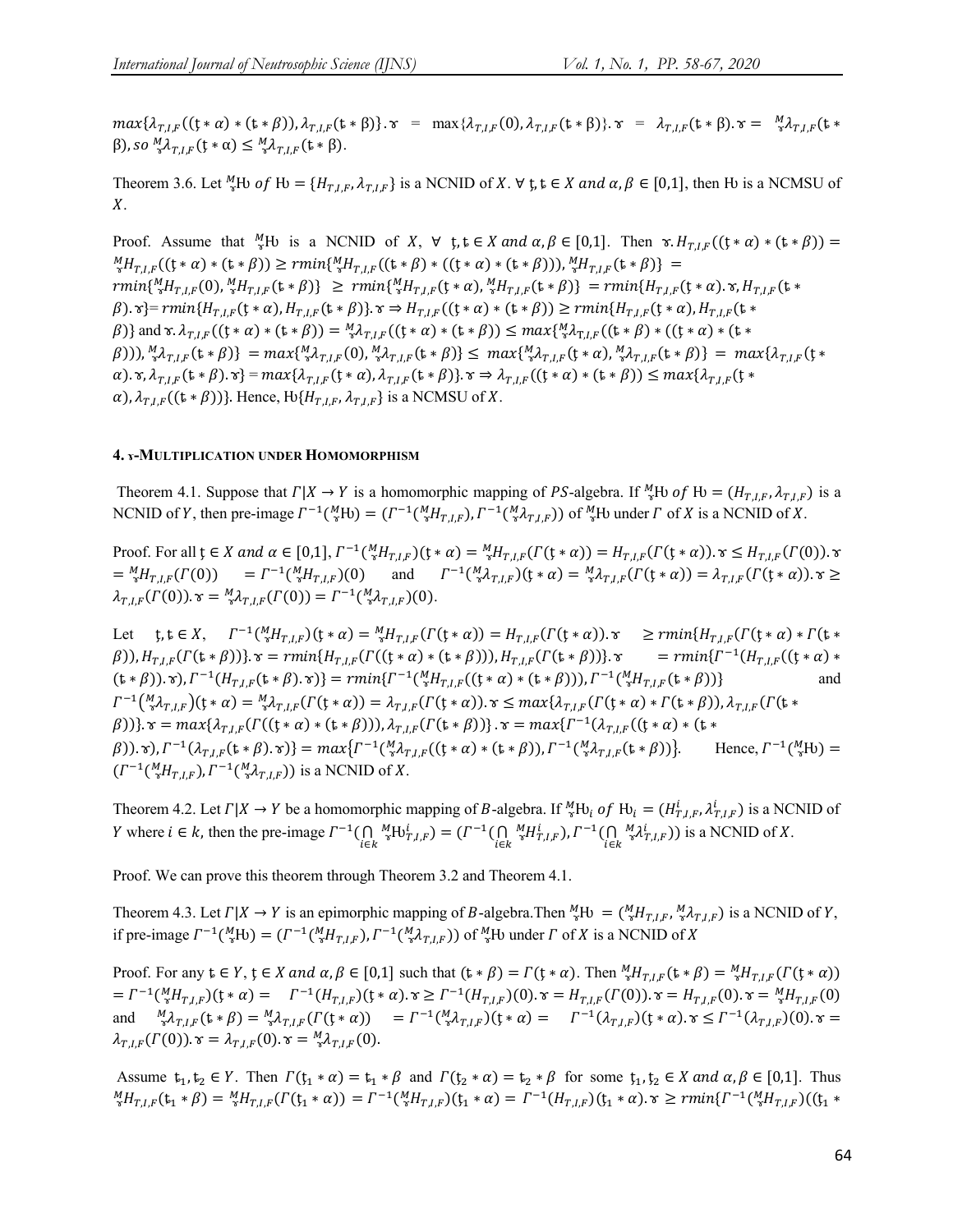$\alpha$ ) \*  $(\mathfrak{t}_{2} * \alpha)$ ),  $\Gamma^{-1}(\frac{M}{s}H_{T,I,F})(\mathfrak{t}_{2} * \alpha)$ }.  $\tau = rmin\{\frac{M}{s}H_{T,I,F}(\Gamma((\mathfrak{t}_{1} * \alpha) * (\mathfrak{t}_{2} * \alpha)))\}$ ,  $H_{T,I,F}(\Gamma(\mathfrak{t}_{2} * \alpha))$ }.  $\tau =$  $rmin{H_{T,I,F}(\Gamma(\mathfrak{t}_1 * \alpha) * \Gamma(\mathfrak{t}_2 * \alpha))}, H_{T,I,F}(\Gamma(\mathfrak{t}_2 * \alpha))\}= rmin{H_{T,I,F}(\mathfrak{t}_1 * \beta) * (\mathfrak{t}_2 * \beta))}, H_{T,I,F}(\mathfrak{t}_2 * \beta).$   $\alpha =$  $rmin\{H_{T,I,F}((t_1 * \beta) * (t_2 * \beta)). \tau, H_{T,I,F}(t_2 * \beta). \tau\} = rmin\{\frac{M_H}{r,I,F}((t_1 * \beta) * (t_2 * \beta)). \frac{M_H}{r,I,F}(t_2 * \beta)\}$  and  ${}_{\vec{x}}^M \lambda_{T,L,F}(\mathbf{t}_1 * \beta) = {}_{\vec{x}}^M \lambda_{T,L,F}(\Gamma(\mathbf{t}_1 * \alpha)) = \Gamma^{-1}({}^M_{\vec{x}} \lambda_{T,L,F})(\mathbf{t}_1 * \alpha) = \Gamma^{-1}(\lambda_{T,L,F})(\mathbf{t}_1 * \alpha) . \ \mathbf{x} \leq max\{\Gamma^{-1}({}^M_{\vec{x}} \lambda_{T,LF})(\mathbf{t}_1 * \alpha) \}$  $\alpha$ ) \*  $(t_2 * \alpha)$ ),  $\Gamma^{-1}(\frac{M}{2}\lambda_{T,I,F})(t_2 * \alpha)$ .  $\tau = max{\{\frac{M}{2}\lambda_{T,I,F}(\Gamma((t_1 * \alpha) * (t_2 * \alpha))) , \lambda_{T,I,F}(\Gamma(t_2 * \alpha))\}}$ .  $\tau =$  $max\{\lambda_{T,l,F}(\Gamma(\mathfrak{t}_{1} * \alpha) * \Gamma(\mathfrak{t}_{2} * \alpha))\}, \lambda_{T,l,F}(\Gamma(\mathfrak{t}_{2} * \alpha))\} = max\{\lambda_{T,l,F}((\mathfrak{t}_{1} * \beta) * (\mathfrak{t}_{2} * \beta)), \lambda_{T,l,F}(\mathfrak{t}_{2} * \beta)\}.$   $x =$  $max{\{\lambda_{T,I,F}((t_1 * \beta) * (t_2 * \beta)) \cdot \gamma, \lambda_{T,I,F}(t_2 * \beta) \cdot \gamma\}} = max{\{\lambda_{T,I,F}((t_1 * \beta) * (t_2 * \beta))\}, \frac{M}{3} \lambda_{T,I,F}(t_2 * \beta)\}}.$ Hence,  ${}^M_{\gamma}$ Hv =  $({}^M_{\gamma}H_{T,I,F}, {}^M_{\gamma}A_{T,I,F})$  is a NCNID of Y.

# **5. ɤ-MULTIPLICATION OF CARTESIAN PRODUCT**

Theorem 5.1. Let  ${}^M_{\gamma}$ Hv =  $({}^M_{\gamma}H_{T,I,F}, {}^M_{\gamma}A_{T,I,F})$  and  ${}^M_{\gamma}F = ({}^M_{\gamma}F_{T,I,F}, {}^M_{\gamma}A_{T,I,F})$  are NCNIDs of X and Y respectively. Then  ${}_{\gamma}^{M}$ Hv  $\times {}_{\gamma}^{M}$ F is a neutrosophic cubic normal ideal of  $X \times Y$ .

Proof. For any  $(t, t) \in X \times Y$  and  $\alpha, \beta \in [0, 1]$ . We have  $\binom{M}{x} H_{T, I, F} \times {}^{M}_{x} F_{T, I, F}$  $(0, 0) = \alpha$ .  $(H_{T, I, F} \times F_{T, I, F})$  $(0, 0) =$  $x. rmin\{H_{T,I,F}(0), F_{T,I,F}(0)\} \geq x. rmin\{H_{T,I,F}(t*\alpha), F_{T,I,F}(t*\beta)\} = rmin\{H_{T,I,F}(t*\alpha).x, F_{T,I,F}(t*\beta).x\} =$  $rmin\{^{M}_{\alpha}H_{T,I,F}(\mathfrak{t}*\alpha),^{M}_{\alpha}F_{T,I,F}(\mathfrak{t}*\beta)\} =$  ( $^{M}_{\alpha}$  $\binom{M}{\gamma} H_{T,I,F} \times \binom{M}{\gamma} F_{T,I,F}$   $(t * \alpha, t * \beta)$  and  $\binom{M}{\gamma} \lambda_{T,I,F} \times \binom{M}{\gamma} \mu_{T,I,F}$   $(0,0) =$  $\mathfrak{r}_\kappa(\lambda_{T,I,F}\times\mu_{T,I,F})(0,0)=\mathfrak{r}_\kappa max\{\lambda_{T,I,F}(0),\mu_{T,I,F}(0)\}\leq \mathfrak{r}_\kappa max\{\lambda_{T,I,F}(t*\alpha),\mu_{T,I,F}(t*\beta)\}=max\{\lambda_{T,I,F}(t*\alpha),\lambda_{T,I,F}(t*\alpha)\}$  $\alpha)$ .  $\mathbf{x}, \mu_{T,IF}(\mathbf{t} * \beta)$ .  $\mathbf{x}$ } =  $max\{\mathcal{M}_{T,IF}(\mathbf{t} * \alpha), \mathcal{M}_{T,IF}(\mathbf{t} * \beta)\} = (\mathcal{M}_{T,IF} \times \mathcal{M}_{T,IF})(\mathbf{t} * \alpha, \mathbf{t} * \beta).$ 

Let  $(t_1, t_1), (t_2, t_2) \in X \times Y$  and  $\alpha, \beta \in [0, 1]$ . Then  $\binom{M}{x} H_{T, I, F} \times \binom{M}{x} F_{T, I, F}$  $(t_1 * \alpha, t_1 * \beta) = \gamma \cdot (H_{T, I, F} \times F_{T, I, F}) (t_1 * \beta)$  $\alpha, t_1 * \beta = \alpha$ .  $rmin\{H_{T,I,F}(t_1 * \alpha), F_{T,I,F}(t_1 * \beta)\} \geq \alpha$ .  $rmin\{rmin\{H_{T,I,F}((t_1 * \alpha) * (t_2 * \alpha)), H_{T,I,F}(t_2 * \alpha)\}\}$  $\alpha$ )},  ${rmin} \{F_{TLF}((t_1 * \beta) * (t_2 * \beta)), F_{TLF}(t_2 * \beta)\}$  =  $\alpha$ .  ${rmin} \{rmin\{H_{TLF}((t_1 * \alpha) * (t_2 * \alpha)), F_{TLF}((t_1 * \beta) * (t_2 * \beta))\}$  $(\mathfrak{t}_2 * \beta))\}, rmin\{H_{T,I,F}(\mathfrak{t}_2 * \alpha), F_{T,I,F}(\mathfrak{t}_2 * \beta)\}\$  =  $\mathfrak{x}.rmin\{(H_{T,I,F} \times F_{T,I,F})((\mathfrak{t}_1 * \alpha) * (\mathfrak{t}_2 * \alpha), (\mathfrak{t}_1 * \beta) * (\mathfrak{t}_2 * \alpha)\})\}$  $(\beta)$ ),  $(H_{T,I,F} \times F_{T,I,F})((\xi_2 * \alpha), (\xi_2 * \beta))] = rmin\{(H_{T,I,F} \times F_{T,I,F})((\xi_1 * \alpha, \xi_1 * \beta) * (\xi_2 * \alpha, \xi_2 * \beta))\}\;$ .  $\gamma$ ,  $(H_{T,I,F} \times F_{T,I,F})$  $F_{T,I,F}$ )( $t_2 * \alpha, t_2 * \beta$ ).  $\mathbf{x}$ } =  $rmin\{(\frac{M}{2}R_{T,I,F} \times \frac{M}{2}F_{T,I,F})((t_1 * \alpha, t_1 * \beta) * (t_2 * \alpha, t_2 * \beta))$ ,  $(\frac{M}{2}R_{T,I,F} \times \frac{M}{2}F_{T,I,F})(t_2 * \alpha, t_1 * \beta)$  $\alpha, t_2 * \beta$ } and  $\binom{M}{3} \lambda_{T,I,F} \times \frac{M}{3} \mu_{T,I,F}$  $(t_1 * \alpha, t_1 * \beta) = \alpha \cdot (\lambda_{T,I,F} \times \mu_{T,I,F}) (t_1 * \alpha, t_1 * \beta) = \alpha \cdot max\{\lambda_{T,I,F}(t_1 * \beta, t_1 + \beta, t_2 + \beta, t_1 + \beta, t_2 + \beta, t_1 + \beta, t_2 + \beta, t_2 + \beta, t_2 + \beta, t_2 + \beta, t_1 + \beta, t_2 + \beta, t_1 + \beta, t_2 + \beta, t_1 + \beta, t$  $\alpha$ ),  $\mu_{T,I,F}(\mathbf{t}_1 * \beta) \leq \mathbf{x}$ .  $max\{max\{\lambda_{T,I,F}((\mathbf{t}_1 * \alpha) * (\mathbf{t}_2 * \alpha)), \lambda_{T,I,F}((\mathbf{t}_2 * \alpha)\}, max\{\mu_{T,I,F}((\mathbf{t}_1 * \beta) * (\mathbf{t}_2 * \alpha))\}, \lambda_{T,I,F}((\mathbf{t}_1 * \beta) * (\mathbf{t}_2 * \alpha))\})$  $\{\beta\}, F_{T,F}(\mathbf{t}_2 * \beta)\}$  =  $\mathbf{x}.max\{max\{\lambda_{T,F}((\mathbf{t}_1 * \alpha) * (\mathbf{t}_2 * \alpha)), \mu_{T,F}((\mathbf{t}_1 * \beta) * (\mathbf{t}_2 * \beta))\}, max\{\lambda_{T,F}(\mathbf{t}_2 * \beta)\}\}$  $\alpha$ ),  $\mu_{T,I,F}(t_2 * \beta)$ } =  $\tau$ .  $max\{(\lambda_{T,I,F} \times \mu_{T,I,F})((t_1 * \alpha) * (t_2 * \alpha), (t_1 * \beta) * (t_2 * \beta)), (\lambda_{T,I,F} \times \mu_{T,I,F})((t_2 * \alpha), (t_1 * \beta) * (t_2 * \beta)), (\lambda_{T,I,F} \times \mu_{T,I,F})((t_2 * \alpha), (t_1 * \beta) * (t_2 * \beta)), (\lambda_{T,I,F} \times \mu_{T,I,F})((t_2 * \alpha), (t_1 * \beta) * (t_2 * \beta)), (\lambda_{T,I,F} \times \mu$  $\{\alpha\}, (t_2 * \beta)\} = max\{(\lambda_{T,I,F} \times \mu_{T,I,F}) ((t_1 * \alpha, t_1 * \beta) * (t_2 * \alpha, t_2 * \beta)) \cdot \tau, (\lambda_{T,I,F} \times \mu_{T,I,F}) (t_2 * \alpha, t_2 * \beta) \cdot \tau\} = \tau$  $max\{({}^{M}_{\alpha}\lambda_{T,I,F} \times {}^{M}_{\alpha}\mu_{T,I,F})((t_{1} * \alpha, t_{1} * \beta) * (t_{2} * \alpha, t_{2} * \beta)),({}^{M}_{\alpha}\lambda_{T,I,F} \times {}^{M}_{\alpha}\mu_{T,I,F})(t_{2} * \alpha, t_{2} * \beta)\}.$  Hence,  ${}^{M}_{\alpha}$ Hv  $\times {}^{M}_{\alpha}$ F is a neutrosophic cubic normal ideal of  $X \times Y$ .

Theorem 5.2. Let  ${}^{M}_{\gamma}H$  =  $({}^{M}_{\gamma}H_{T,I,F},{}^{M}_{\gamma}A_{T,I,F})$  and  ${}^{M}_{\gamma}F = ({}^{M}_{\gamma}F_{T,I,F},{}^{M}_{\gamma}A_{T,I,F})$  are two *x*-multiplications of neutrosophic cubic closed normal ideals of X and Y respectively. Then  ${}^M_{\alpha}H\cup \times {}^M_{\alpha}F$  is a NCCNID of  $X \times Y$ .

Proof. By Proposition 3.1 and Theorem 5.1,  ${}^M_{\gamma}F_N \times {}^M_{\gamma}F$  is NCNID. Now,  $({}^M_{\gamma}H_{T,I,F} \times {}^M_{\gamma}F_{T,I,F})((0,0)*(t*\alpha,t*\beta))$  =  $(H_{T,I,F} \times F_{T,I,F})((0,0) * (t * \alpha, t * \beta))$ .  $\tau = (H_{T,I,F} \times F_{T,I,F})(0 * (t * \alpha), 0 * (t * \beta))$ .  $\tau = \tau$ . rmin{H<sub>T,LF</sub>(0 \* (t \*  $\alpha$ )),  $F_{TLF}(0 * (t * \beta)) \geq \alpha$ . rmin{H<sub>TLF</sub>( $t * \alpha$ ),  $F_{TLF}(t * \beta)$ } = rmin{H<sub>TLF</sub>( $t * \alpha$ ).  $\gamma$ ,  $F_{TLF}(t * \beta)$ .  $\gamma$ } =  $\text{rmin}\{\frac{M}{r}H_{T,LF}(t*\alpha), \frac{M}{r}F_{T,LF}(t*\beta)\} = (\frac{M}{r}H_{T,LF} \times \frac{M}{r}F_{T,LF})(t*\alpha, t*\beta)$  and  $(\frac{M}{r}\lambda_{T,LF} \times \frac{M}{r}\mu_{T,LF})((0,0) * (t*\alpha, t*\beta))$  $(β)$ ) = (λ<sub>T,LF</sub> × μ<sub>T,LF</sub>)((0,0) \* (ţ \* α, t \* β)).  $\mathbf{v} = (\lambda_{T,LF} \times \mu_{T,LF})(0*(\mathbf{y} * \alpha), 0*(\mathbf{z} * \beta))$ .  $\mathbf{v} = \mathbf{v}$ . max{λ<sub>T,LF</sub>(0 \* (ţ \*  $\alpha$ )),  $\mu_{T,I,F}(0*(t*\beta))\leq \gamma \cdot \max\{\lambda_{T,I,F}(t*\alpha), \mu_{T,I,F}(t*\beta)\} = \max\{\lambda_{T,I,F}(t*\alpha) \cdot \gamma, \mu_{T,I,F}(t*\beta) \cdot \gamma\} = \max\{\frac{M}{2}\lambda_{T,I,F}(t*\alpha)\}$  $\alpha$ ),  ${}_{\alpha}^{M}\mu_{T,I,F}(t*\beta)$  =  $({}_{\alpha}^{M}\lambda_{T,I,F} \times {}_{\alpha}^{M}\mu_{T,I,F})(t*\alpha, t*\beta)$ . Hence,  ${}_{\alpha}^{M}F_{J}\times {}_{\alpha}^{M}F$  is a neutrosophic cubic closed normal ideal of  $X \times Y$ .

# **6. Conclusion**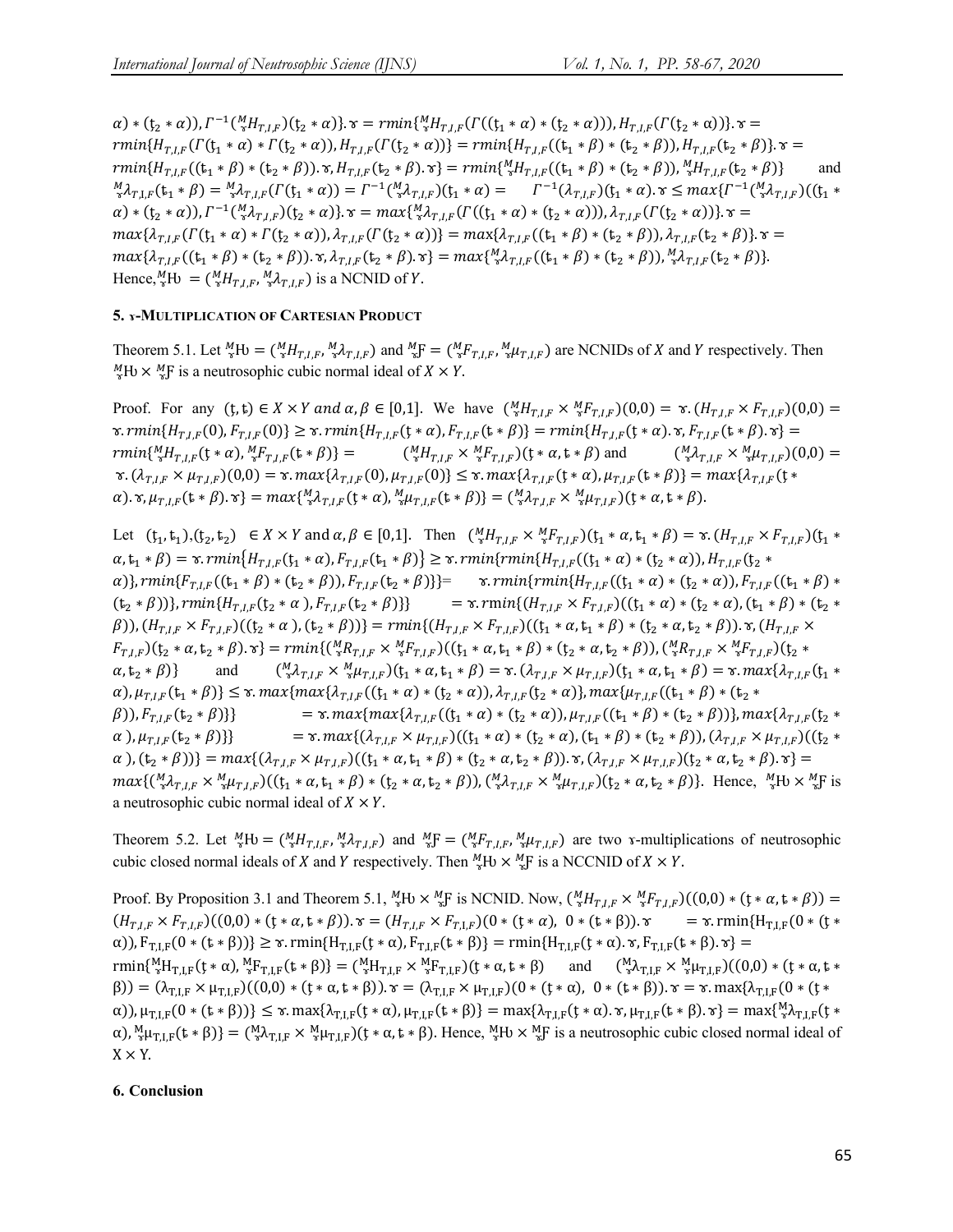In this paper, the notion of *x*-multiplication of neutrosophic cubic set was introduced and *x*-multiplication was studies by several useful results. This study will provide the base for further work like t-neutrosophic soft cubic and intuitionistic soft cubic set etc

# **REFERENCES**

[1] Zadeh, L. A. (1965). Fuzzy sets, Information and control, 8, 338-353. [2] Zadeh, L. A. (1975). The concept of a linguistic variable and its application to approximate reasoning, Information science, 8, 199-249.

[3] Jun, Y. B. Kim, C. S. and Yang, K. O. (2012). Cubic sets, Annuals of Fuzzy Mathematics and Informatics, 4, 83- 98.

[4] Senapati, T. Kim, C. H. Bhowmik, M., and Pal, M. (2015). Cubic subalgebras and cubic closed ideals of Balgebras, Fuzzy Information and Engineering, 7, 209-220.

[5] Imai, Y. and Iseki, K. (1966). On Axiom systems of Propositional calculi XIV, Proc. Japan Academy, 42, 19-22. [6] Iseki, K. (1966). An algebra related with a propositional calculus, Proc. Japan Academy, 42, 26-29.

[7] Jun, Y. B. Kim, C. S. and Kang, M. S. (2010). Cubic subalgebras and ideals of BCK = BCI-algebra, Far East Journal of Mathematical Sciences, 44, 239-250.

[8] Jun, Y. B. Kim, C. S. and Kang, J. G. (2011). Cubic q-Ideal of BCI-algebras, Annals of Fuzzy Mathematics and Informatics, 1, 25-34.

[9] Khalid, M. Khalid, H. and Khalid, N. A., Neutrosophic cubic normal ideal and neutrosophic cubic closed normal ideal of PS-algebra.(submitted)

[10] Senapati, T. Bhowmik, M. and Pal, M. (2011). Fuzzy closed ideals of B-algebras, International Journal of Computer Science, Engineering and Tech- nology, 1, 669-673. [11] Senapati, T. Bhowmik, M. and Pal, M. (2013). Fuzzy closed ideals of B-alg-ebras, with interval-valued membership function, International Journal of Fuzzy Mathematical Archive, 1, 79-91. [12] Smarandache, F. (2005). Neutrosophic set a generalization of the intuitionistic fuzzy set, International Journal of Pure and Applied Mathematics, 24 (3), 287-297.

[13] Smarandache, F. (1999). A Unifying Field in Logics: Neutrosophic Logic. Neutrosophy, Neutrosophic Set and Neutrosophic Probability, (American Heserch Press, Rehoboth, NM). [14] Jun, Y. B. Smarandache, F. and Kim, C. S. (2015). Neutrosophic cubic sets, New Mathematics and Natural Computation, 8-41.

[15] Gulistan, M. Khan, M, Jun, Y. B. Smarandache, F. and Yaqoob, N. (2015). Neutrosophic cubic ideals in semigroups,

[16] Khalid, M. Khalid, N. A. and Khalid, H. Neutrosophic soft cubic M Subalgebras of B-algebras. (submitted)

[17] Jun, Y. B. Smarandache, F. and Kim, C. S. (2016). R-union and R-intersection of neutrosophic cubic sets, IEEE International Conference on Fuzzy Systems (FUZZ). [18] Priya, T. and Ramachandran, T.( 2014). A note on fuzzy PS-ideals in PS-algebra and its level subsets,

International Journal of Advanced Mathematical Sciences, Vol. 2, No. 2, 101-106.

[19] Khalid, M. Iqbal, R., Zafar, S. and Khalid, H. (2019). Intuitionistic Fuzzy Translation and Multiplication of Galgebra, The Journal of Fuzzy Mathematics, Vol. 27, No. 3, 543-559.

[20] Biwas, R. (1994). Rosenfeld's fuzzy subgroup with interval valued membership function, Fuzzy Sets and Systems, 63, 87-90.

[21] Neggers, J. and Kim, H. S. (2002). A fundamental theorem of B-homomo rphism for B-algebras, Int. Math. J., 2 (3), 207-214.

[22] Khalid, M. Iqbal, R. and B, Said. (2019). Neutrosophic soft cubic Subalgebras of G-algebras. 28. 259-272. 10.5281/zenodo.3382552.

[23] Neggers, J. and Kim, H. S. (2002). On B-algebras, Matematichki Vesnik 54, 21-29.